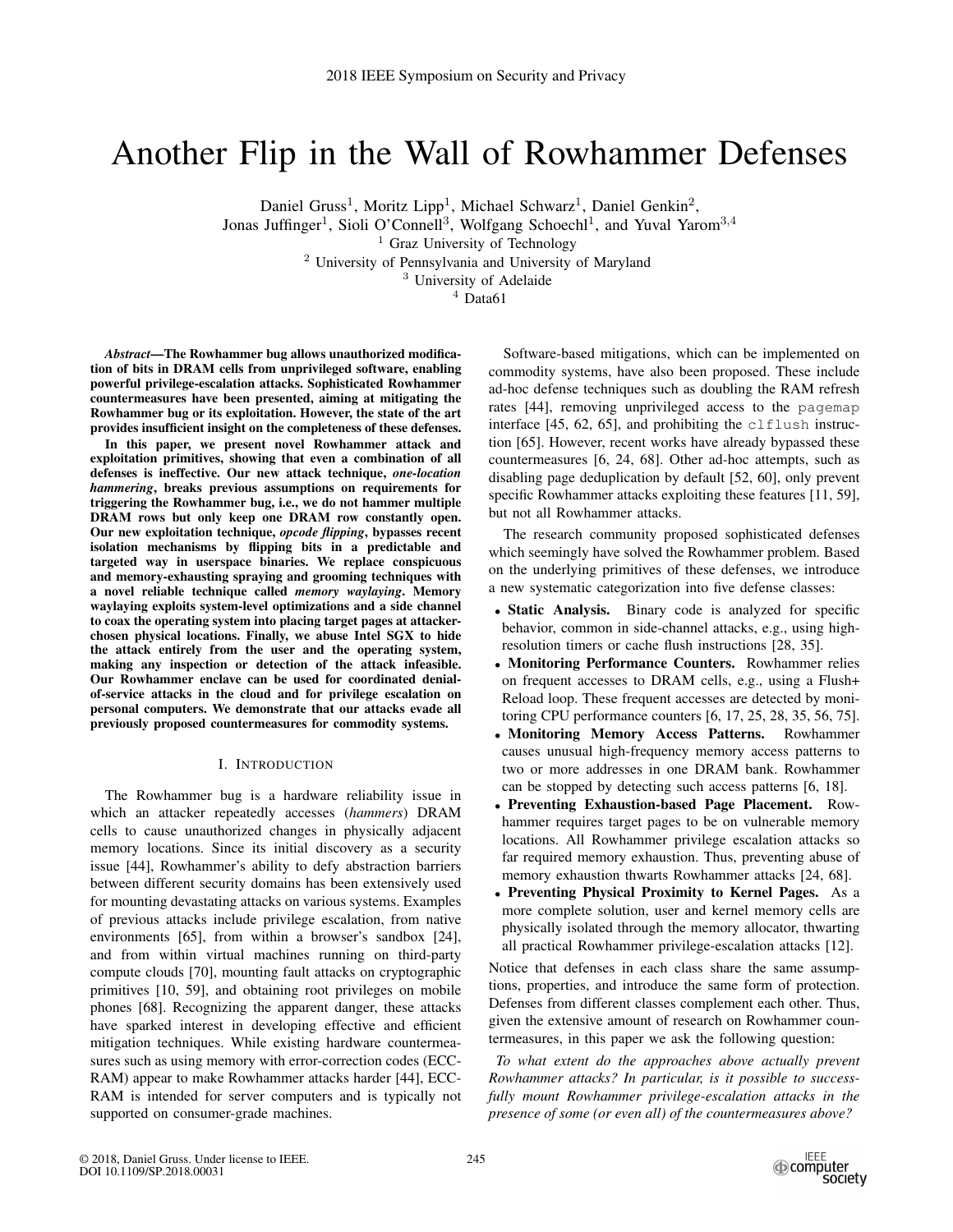## *A. Our Results and Contributions*

In this paper, we show that despite numerous works on mitigating Rowhammer attacks, much remains to be done to truly understand their effectiveness and how to mitigate them. For this purpose, we introduce a new categorization for Rowhammer defenses (which we already outlined above) as a foundation for a systematic evaluation. Demonstrating the insufficiency of existing mitigation techniques, we present a novel Rowhammer attack and subsequent exploitation techniques for privilege escalation which allows defeating the underlying assumptions of all of the countermeasures mentioned above. In particular, our attack is still applicable even in the presence of *all* of the above countermeasures. We now describe the four building blocks of our attack and how each building block invalidates the assumptions of the defense classes.

Defeating Physical Kernel Isolation. The assumption of physical kernel isolation is that Rowhammer-based privilege escalation is only practical by flipping bits in kernel pages. We void this assumption by introducing *opcode flipping*, a technique for malicious and unauthorized modification of a userspace program's instructions by causing bit flips in its opcodes. By applying this technique to sudo, we bypass authentication checks and obtain root privileges.

Defeating Memory Access Pattern Analysis. All known Rowhammer techniques require frequent alternating accesses to *two* or more DRAM cells in the same DRAM bank. Consequently, countermeasures detect when an attacker performs such alternating accesses to *two* or more addresses in the same DRAM bank. We present *one-location hammering*, a new type of Rowhammer attack which only hammers *one* single address. Since our attack only uses *one* memory address, it does not require any knowledge of physical addresses and DRAM mappings [38, 57, 70], allowing us to perform Rowhammer attacks with even fewer requirements.

Page Placement Without Memory Exhaustion. Page deduplication is usually disabled for security reasons [52, 60, 68] as a response to page deduplication attacks [8, 22, 66], including deduplication-based Rowhammer attacks [11, 59], Hence, attacks can only use memory exhaustion [24, 65, 68, 70] to surgically place a target page on a vulnerable physical memory location. Consequently, countermeasures aim to prevent adversarial memory exhaustion [24, 68]. We introduce *memory waylaying*, a reliable technique exploiting the Operating System (OS) page cache to influence the physical location of a target page. Unlike previous techniques, memory waylaying does not exhaust the system memory and does not cause out-of-memory situations, i.e., the system remains stable and responsive.

Defeating Countermeasures based on Performance Counters and Static Analysis. SGX is an x86 instruction-set extension to securely and confidentially run programs in isolated environments, called *enclaves*, on potentially adversarycontrolled systems. Enclaves run with regular user privileges and are further restricted for their own security and safety, e.g., no system calls. To protect against compromised or malicious OSs and hardware, the memory of the enclave is encrypted to prevent any modification or inspection of the enclave's memory contents, even by the OS's kernel and hardware components [19]. Furthermore, enclaves are excluded from the CPU performance counters [64]. Hence, this approach defeats countermeasures which rely on monitoring performance counters [6, 25, 28, 56] or on analyzing the application code or instruction stream for Rowhammer attacks [28, 35].

## *B. Attack Scenarios*

Our attacks apply to personal computers and cloud systems. Hence, we demonstrate our attacks in both of these scenarios.

- Native Privilege Escalation Attack. Our Rowhammer enclave can be used on personal computers to gain root privileges on the system, even in the presence of *all* of the defenses mentioned above.
- A Cloud Denial-of-Service Attack. Our Rowhammer enclave can also be used in the cloud, to shut down a large number of cloud machines in a coordinated way, i.e., a "distributed" denial-of-service attack, by abusing Intel SGX security mechanisms. When SGX detects an error in the encrypted and integrity-checked memory region, it halts the entire machine until a manual power cycle is performed. By coordinating the error injection over multiple machines, an attacker can potentially take down an entire cloud provider.

## *C. Paper Outline*

Section II provides background. Section III introduces a new categorization of Rowhammer defenses. Section IV defines our attacker model. Section V overviews our attack and its building blocks, which are detailed in Section VI (opcode flipping), Section VII (one-location hammering), and Section VIII (memory waylaying). Section IX evaluates our attacks in practical scenarios. Section X discusses limitations and additional observations. We conclude in Section XI.

#### II. BACKGROUND

In this section, we overview the Rowhammer bug and defenses, discuss the prefetch side-channel attack which we use in Section VIII, and provide background on Intel SGX.

#### *A. The Rowhammer Bug*

The increase in density and decrease in size of DRAM cells leads to smaller capacitance of cells, allowing them to operate using lower voltages and smaller charges. While these changes have many advantages, such as an increase in DRAM capacity and lower energy consumption, they also cause DRAM cells to become more susceptible to disturbance errors and unintended physical interactions between multiple cells. Such interactions and disturbances often cause memory corruption, where the bit-value of a DRAM cell is unintentionally flipped [54].

In 2014, Kim et al. [44] showed that such bit errors can be caused in a DRAM row by rapidly accessing memory locations in adjacent DRAM rows (also known as *row hammering* [29]). To achieve these rapid DRAM accesses, data-caching mechanisms need to be bypassed, either by flushing the cache, e.g., using clflush [44], cache eviction [1, 6, 24], or uncached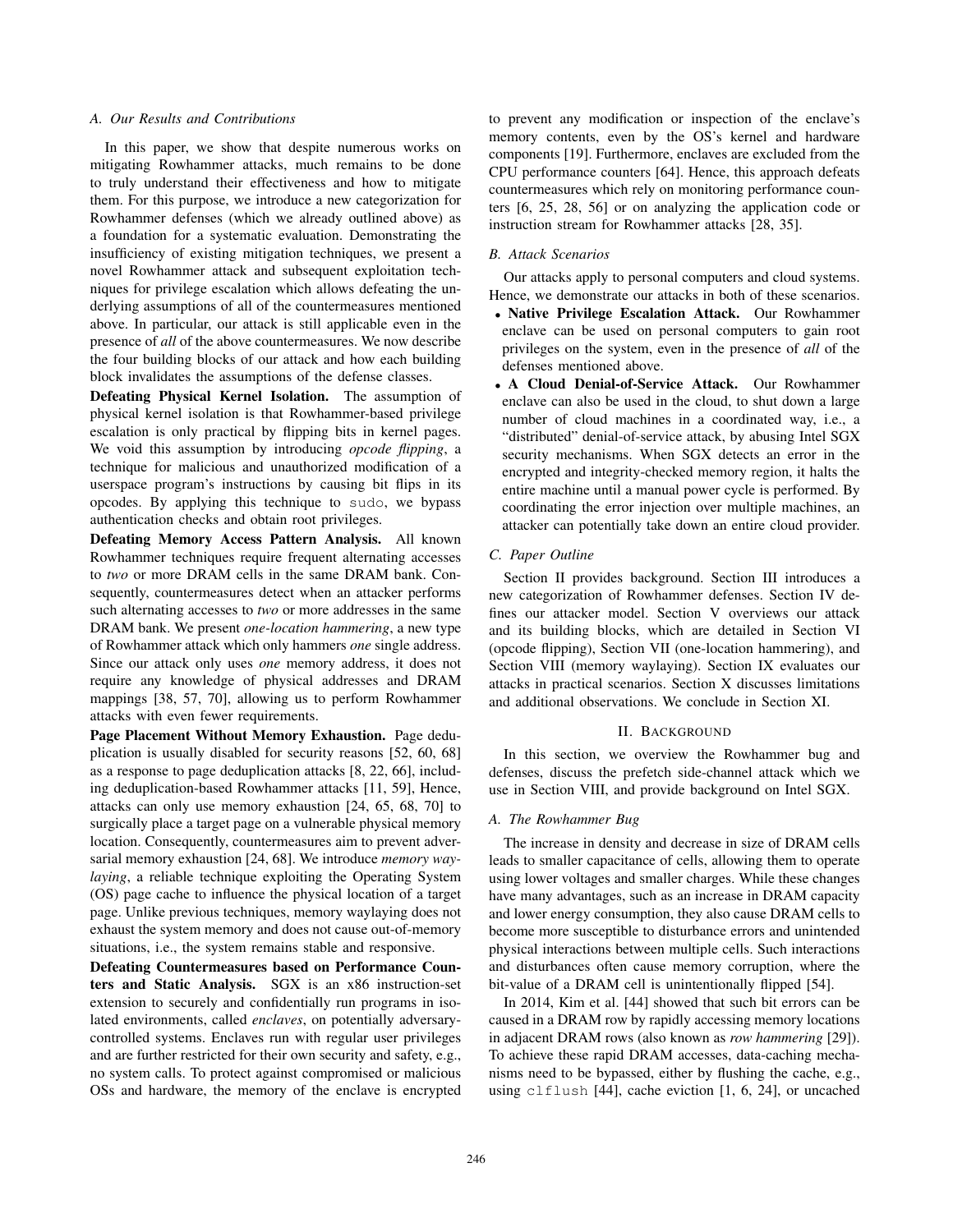memory accesses [58]. We now describe different Rowhammer techniques to obtain bit flips in the target row.

*Single-sided* hammering performs frequent memory accesses (hammering) to only one row which is adjacent to the target row. In contrast, *double-sided* hammering hammers two memory rows, one on each side of the target row. As the two hammered rows must be on different sides of the target row, double-sided hammering generally requires at least partial knowledge of virtual-to-physical mappings while single-sided hammering does not. Both hammering techniques produce abnormal memory access patterns as they induce an enormous number of row conflicts. Bit flips are highly reproducible: Hammering the same offsets again yields the same bit flips.

Although the name single-sided hammering may suggest that only a single memory location is hammered, Seaborn and Dullien [65], who introduced this technique, hammer 8 memory locations simultaneously. On their systems, two or more randomly selected addresses (i.e., no knowledge of virtual-to-physical mappings is required) are in the same DRAM bank in  $61.4\%$  of the cases. Hence, in fact, singlesided hammering aims to hammer two memory locations in the same bank, but not necessarily neighboring the victim row.

Not a privilege-escalation attack but an escape from the NaCl sandbox was demonstrated by Seaborn and Dullien [65]. NaCl executes arbitrary generated code directly on the CPU but sanitizes it using a blacklist, e.g., no system calls. To bypass the sanitizer, the attacker generates and sprays unprivileged code over the entire memory and induces an unpredictable random bit flip at an unpredictable random memory location. With a low probability, the bit flip hits the operand of an and instruction used to sanitize addresses used by the sandboxed code. As the code can be read and executed by the attacker, the attacker can verify whether the random bit flip modified a random code location such pointers are not fully sanitized, re-enabling traditional control-flow diversion attacks. Bhattacharya and Mukhopadhyay [10] exploited random Rowhammer bit flips in random memory locations to produce faulty RSA signatures, to recover the secret key.

However, as bit flips are highly reliable, more deterministic and reliable attacks have been mounted, including privilegeescalation attacks, sandbox escapes, and compromise of cryptographic keys were demonstrated using memory spraying [24, 65, 70], grooming [68], or page deduplication [11, 59].

## *B. Rowhammer Defenses*

Rowhammer defenses can be divided into three categories based on their goal. The first category aims to *detect* Rowhammer and, after detection, stop the corresponding processes. The second category aims to *neutralize* Rowhammer bit flips to prevent their exploitation. The third category aims to *eliminate* Rowhammer bugs. We now review previous works on defending against Rowhammer attacks. We group the proposed countermeasures using the above-mentioned three categories. Rowhammer Detection Countermeasures. Static code analysis could be used to detect microarchitectural attacks in binaries in a fully automated way, e.g., when tested before loading them into an app store [35]. Several works detect ongoing attacks using hardware- and software-based performance counters [17, 18, 25, 28, 56, 75]. Herath and Fogh [28] detect attacks by monitoring suspicious cache activity of processes using performance counters and then searching for clflush instructions near the instruction pointer.

Rowhammer Neutralization Countermeasures. The system's memory allocator only places kernel pages near userspace pages in near-out-of-memory situations. Hence, modifying the allocator to prefer the out-of-memory situation over the proximate placement of kernel and userspace pages, effectively prevents memory exhaustion in turn of spraying and grooming [24, 68]. This prevents known Rowhammer attacks based on memory grooming or memory spraying, as the target page cannot be evicted or placed anymore, i.e., neutralizes Rowhammer bit flips. Generalizing this, Brasser et al. [12] presents G-CATT, an alternative memory allocator that isolates user and kernelspace in physical memory ensuring that the attacker cannot exploit bit flips in kernel memory, thus neutralizing Rowhammer-induced bit flips. Disabling page deduplication prevents Rowhammer attacks exploiting these features [11, 52, 59, 60].

Rowhammer Elimination Countermeasures. ANVIL [6] uses performance counters to detect and subsequently mitigate Rowhammer attacks. More specifically, ANVIL uses the CPU's performance counters in order to continuously monitor the amount of cache misses. When the amount of cache misses exceeds a predetermined threshold, ANVIL's second stage is initiated, logging the addresses of cache misses. Finally, ANVIL mitigates Rowhammer effects by selectively refreshing nearby memory rows. However, as refreshing a row imposes some performance penalties, ANVIL avoids having a large number of false positives by discarding all logged cases that do have a significant amount of accesses to at least two rows in the same memory bank. While this optimization improves ANVIL's performance, as we discuss in Section III, it also prevents ANVIL from detecting onelocation hammering, thus facilitating our attack. Similarly to ANVIL's detection approach, Corbet [18] discusses halting the CPU when cache-miss rates exceed a threshold, slowing down not only Rowhammer attacks but the entire system.

Brasser et al. [12] also presented B-CATT, a bootloader extension blacklisting vulnerable locations, thus, effectively reducing the amount of usable memory, but fully eliminating the Rowhammer bug. However, Kim et al. [44] observed that this approach is not practical as it would block almost the entire memory. We validated this observation and found more than 95 % of the memory would be blocked, on several of our systems. Eliminating Rowhammer by blacklisting the clflush instruction [65] was shown ineffective with cacheeviction-based Rowhammer attacks [1, 6, 24].

Besides building more reliable chips or employing ECC modules, Kim et al. [44] and Kim et al. [43] proposed probabilistic methods to eliminate bit flips in hardware. Every time a row is opened and closed, other adjacent or nonadjacent rows are opened with a low probability. Thus, if a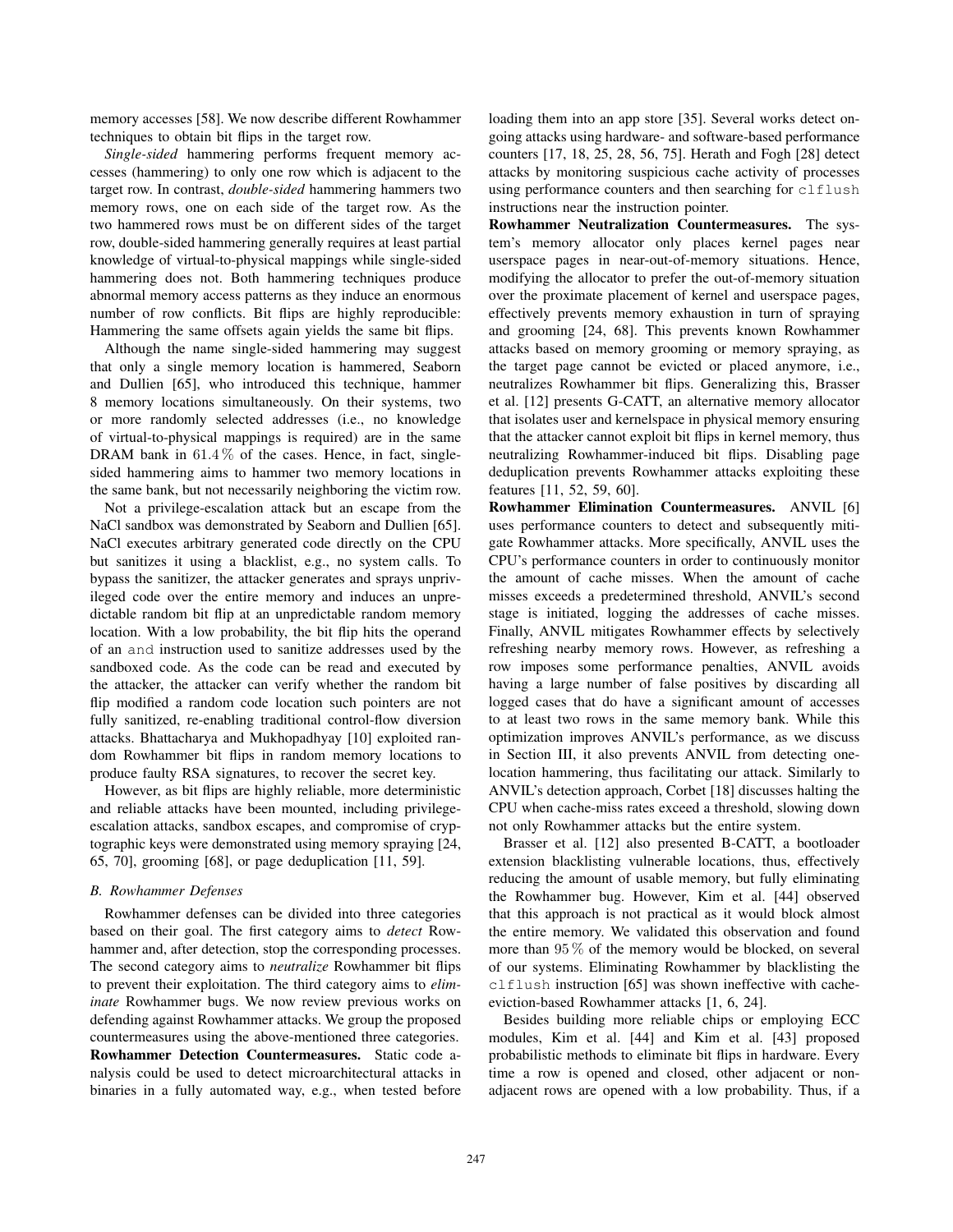Rowhammer attack opens and closes rows, statistically the adjacent rows are refreshed as well and, thus, bit flips are averted. The LPDDR4 standard [37] specifies two features to eliminate the Rowhammer bug: Target Row Refresh (TRR) enables the memory controller to refresh rows adjacent to a certain row; Maximum Activation Count (MAC) specifies how often a row can be activated before adjacent rows need to be refreshed. Furthermore, Ghasempour et al. [21] presented ARMOR, a cache storing frequently accessed rows in order to reduce the number of row activations in the DRAM and, thus, eliminating the Rowhammer bug.

Hence, all elimination-based defenses are either not practical or require hardware changes, making them not applicable for commodity systems. Commodity systems should instead be protected using detection- or neutralization-based approaches.

## *C. The Prefetch Side-Channel Attack*

The prefetch side-channel attack was presented by Gruss et al. [23] as a way to defeat address-space-layout randomization. The timing difference induced by the prefetch instruction depends on the state of various caches. Prefetch instructions ignore privileges and permissions. Prefetch side-channel attacks also exploit the OS design. In most OSs, every valid memory location in a user process is mapped at least twice, once in the user process virtual memory, and once in the directphysical mapping in the kernelspace. The *prefetch addresstranslation oracle* exploits this direct-physical mapping to determine whether an address in userspace maps to a specific address in the direct-physical mapping. If the guess was correct, the attacker learns the physical address of a userspace virtual address. Hence, the attacker does not have to rely on OS interfaces to obtain physical addresses for virtual addresses.

## *D. Intel SGX*

Intel SGX is an x86 instruction-set extension for integrity and confidentiality of code and data in untrusted environments [19]. For this purpose, SGX executes programs in socalled *secure enclaves* which use protected areas of memory that can only be accessed by the enclaves themselves. With SGX implemented in the CPU, the enclave remains protected, even if OS, hypervisor, and hardware have been compromised. Furthermore, remote attestation allows validating the integrity of the enclave by proving its correct loading.

Intel SGX explicitly protects against DRAM-based attacks, e.g., cold-boot attacks, memory bus snooping, and memorytampering attacks, by cryptographically ensuring confidentiality, integrity, and freshness of data stored in the main memory. Hence, it removes the DRAM from the trusted computing base. The memory containing code and data of running enclaves is a physically contiguous and encrypted block in the DRAM, called *EPC* (enclave page cache) area, which is protected from all non-enclave memory accesses using protection mechanisms implemented in the CPU. The encryption by the Memory Encryption Engine (MEE) is transparent to the processor's cores [26]. The MEE utilizes a Merkle tree to detect when the encrypted code and data stored in the DRAM

have been tampered with. The MEE provides freshness to the integrity tags to mitigate replay attacks, i.e., replacing a new encrypted page with an old encrypted page.

If an integrity or freshness error occurred, Intel SGX aborts the execution of the memory fetch immediately, and the MEE emits an error signal. Thus, the unverified data of the DRAM will never be loaded into the last-level cache [26]. Moreover, the MEE locks the memory controller, preventing any future memory operations (potentially incurring data corruption), causing the system to halt until it is rebooted.

## *E. Attacks on (and from) Secure Enclaves*

While Intel does not claim to protect against side-channel attacks that deduce information of collected power statistics, performance statistics, branch statistics, or information on pages accessed via page tables [4], several such attacks have been demonstrated. Xu et al. [72] demonstrated a page fault side-channel attack from a malicious OS to extract sensitive information, e.g., text documents and images. Brasser et al. [13] demonstrated a Prime+Probe cache side-channel attack, extracting 70 % of an RSA private key in an enclave. Furthermore, Schwarz et al. [64] mounted a cache side-channel attack from within an enclave to extract a full RSA private key of a co-located enclave. Xiao et al. [71] mounted control-flow inference attacks on recent SSL libraries running in secure enclaves. Moghimi et al. [53] presented CacheZoom, a tool that provides a high-resolution channel to track all memory accesses of SGX enclaves to mount key recovery attacks. Wang et al. [69] systematically analyzed side-channel threats of SGX and identified 8 potential side-channel attack vectors. However, Intel considers all of these attacks out of scope, due to their side-channel nature.

Attacks that rely on shared memory (e.g., Flush+ Reload [73]) cannot be mounted, as enclave memory is inaccessible for other enclaves, processes, and the OS. But as DRAM rows are shared, Wang et al. [69] showed a crossenclave DRAMA attack (cf. [57]) on other enclaves.

In a concurrent and independent work, Jang et al. [36] propose a denial-of-service attack running Rowhammer in an SGX enclave. We compare their and our observations in Section IX-A, where we describe a very similar attack.

# III. CATEGORIZATION OF STATE-OF-THE-ART DEFENSES FOR COMMODITY SYSTEMS

Discussing Rowhammer defenses based on their goal (detection, neutralization, and elimination; cf. Section II-B), does not allow a thorough analysis and comparison, as the primitives of the different defenses in each category vary widely. As we have seen in Section II-B, none of the eliminationbased defenses are practical or applicable to commodity systems. Hence, in this paper, we only focus on detection- and neutralization-based defenses. In this section, we introduce a novel systematic categorization for state-of-the-art defenses for commodity systems.

In our evaluation of defenses we identified the following 5 defense classes which can be applied to commodity systems: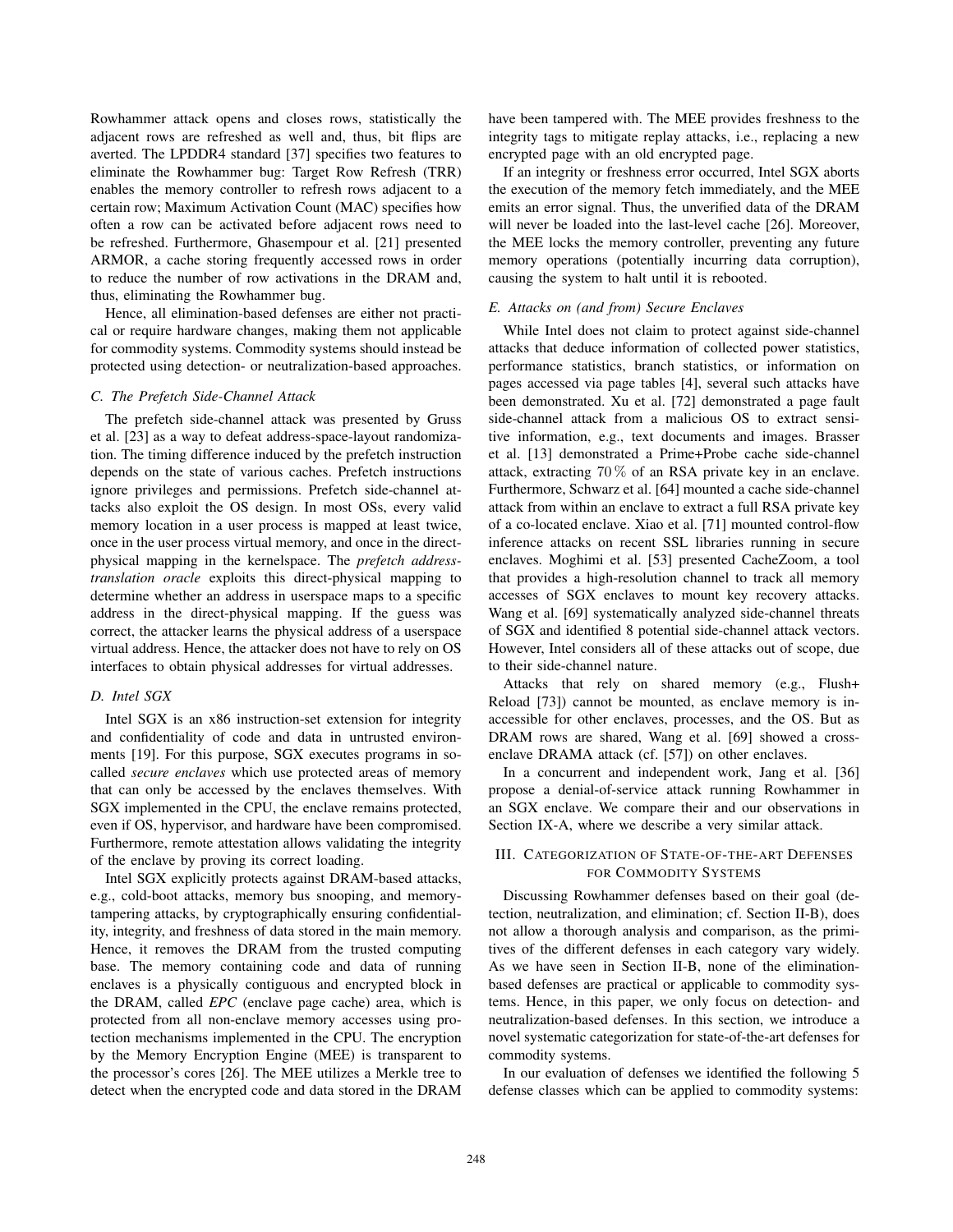TABLE I: Rowhammer defenses for commodity systems.



Symbols indicate whether a defense is part of defense class  $(①)$ , optional aspects of the defense are part of a defense class  $($ 0), or a defense is not part of a defense class  $( \bigcirc )$ .

- D1. Detection through *static analysis*.
- D2. Detection through *performance counter analysis*.
- D3. Detection through analysis of *memory access patterns*.
- D4. Prevention by strictly avoiding *physical proximity*.

D5. Prevention by preventing conspicuous *memory footprints*. Other defense classes (bootloader- or BIOS-update-based) have already been shown to be ineffective (cf. Section II-B), or cannot be applied to commodity systems (hardware modifications). Table I provides an overview of Rowhammer defenses and the corresponding defense classes. We defer a discussion of hardware-based defenses to Section X-B.

In the following, we briefly describe the assumptions and implications for each of the defense classes, as well as an exhaustive list of defenses for each class.

Static Analysis. The underlying assumption of defenses based on static analysis (D1) is that the attack (binary) code can be accessed. This defense class is especially interesting for offline analysis, e.g., before adding software to an app store. If the detection works, the user cannot be attacked anymore. Static analysis is used by Irazoqui et al. [35] in MASCAT, an automated static code analysis tool to detect microarchitectural attacks on a large scale. Herath and Fogh [28] proposed to suspend programs with high cache miss rates and analyze instructions near the instruction pointer.

Performance Counter Monitoring. The underlying assumptions of defenses based on performance counter analysis (D2) are that the performance counters are available and that they include operations of the attacker program. A typical parameter for Rowhammer detection is the number of cache hits and cache misses. Detecting Rowhammer at runtime leaves a theoretical chance of missing an attack. If the detection works, attacks are stopped before they can exploit a bit flip. The use of performance counters is the basis of several defenses [25, 28, 56]. The underlying Flush+Reload loop of Rowhammer is also detected by cache attack defenses [17, 75]. Memory Access Patterns Monitoring. The underlying assumptions of defenses based on memory access patterns (D3) are that Rowhammer attacks require a large number of cache

misses on one row, and a large cumulative number of accesses on other rows in the same DRAM bank. Assuming this, Rowhammer attacks can be detected and stopped before they cause bit flips [6, 18]. ANVIL [6] detects Rowhammer in two stages: First, it monitors the last-level cache miss ratio. Next, if the cache miss ratio exceeds a threshold, ANVIL uses Intel PEBS to monitor the addresses of cache misses and distinguish Rowhammer attacks from legitimate work loads. For every candidate row, "other row access samples from the same DRAM bank" are checked (cf. Section 3.3 in [6]). Only if there are enough accesses to other rows of the same bank, an attack is detected and victim rows are refreshed [6].

Preventing Physical Proximity. The underlying assumption of defenses based on preventing physical proximity (D4) is that Rowhammer attacks need to flip bits in page tables or other kernel pages to take over the system. A memory allocator can prevent physical proximity of user pages and kernel pages. G-CATT [12] is the only published defense in this class. G-CATT isolates kernel pages from user pages by leaving a gap in physical memory. If the isolation works, the user cannot take over the kernel and the system anymore.

Memory Footprints. The underlying assumptions of defenses based on prohibiting conspicuous memory footprints (D5) are that Rowhammer attacks need to allocate large amounts of memory to scan for bit flips and almost exhaust the entire memory to surgically place a page in a specific physical location to trigger and exploit a Rowhammer bit flip. While the memory consumption of the attacker can already raise suspicion, both spraying [24, 65] and grooming [68] easily exhaust the entire memory in a way that gets the attacker process killed by the OS. The memory allocator by default already avoids placing kernel pages near userspace pages, and it only deviates from this behavior in near-out-of-memory situations. Not deviating from the default behavior to prevent adversarial memory exhaustion was mentioned in Rowhammer attack papers [24, 68]. If the memory allocator prevents adversarial memory exhaustion, an attacker cannot force target pages to specific memory locations anymore.

## IV. ATTACKER MODEL

Our attacker model makes the following fundamental assumptions about the hardware, the OS, installed defense mechanisms, and attacker capabilities:

Hardware. The installed DRAM modules are susceptible to Rowhammer bit flips and no dedicated hardware-based Rowhammer defense mechanisms are in place.

Operating System. The OS is up-to-date and fully patched, and no known software vulnerabilities exist that an attacker could exploit to elevate privileges.

Defenses. The system is protected with state-of-the-art Rowhammer defenses. Specifically, at least one defense from each defense class is deployed, including static analysis [35], hardware performance counters [6, 17, 25, 28, 56, 75], memory access pattern analysis [6], physical proximity prevention [12], and prevention of near-out-of-memory situations [24, 68].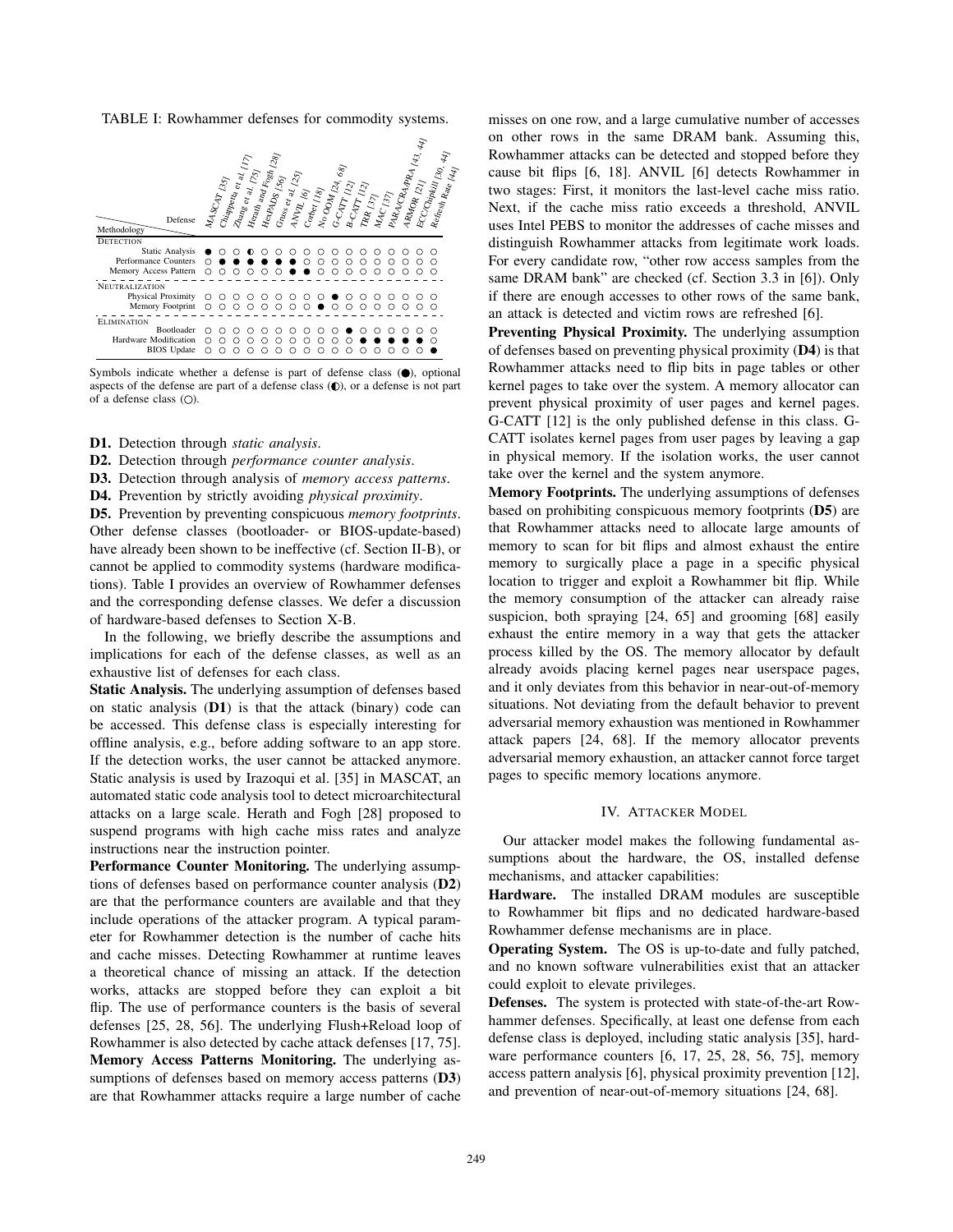TABLE II: How the different defense classes are bypassed.



Attacker Capabilities. We assume that an attacker can start an arbitrary unprivileged user program and that the attacker can launch an SGX enclave, which is also unprivileged.

## V. HIGH-LEVEL VIEW OF THE ATTACKS

In this section, we provide a high-level overview of the attack primitives we develop for our privilege-escalation attack in native environments and our denial-of-service attack in cloud environments, despite the presence of defenses from all defense classes from Section IV. Table II summarizes how we defeat every single defense class.

To defeat defense class D1 (static analysis), we run our attack inside an SGX enclave. Code in enclaves cannot be read or inspected, as the processor prevents all accesses to the enclave memory. By encrypting the code and only decrypting it after the enclave is launched, a developer can hide arbitrary code within SGX enclaves. Consequently, MASCAT [35] is incapable of detecting any microarchitectural or Rowhammer attack we perform inside the enclave. Furthermore, the instruction stream cannot be searched for clflush instructions [28].

Defense class D2 (performance counters) is also defeated by running the attack inside an SGX enclave because the processor does not include SGX activity in process-specific performance counters for security reasons [31]. Confirming this, Schwarz et al. [64] observed that performance counters are not influenced by cache attacks running in SGX enclaves. Hence, performance counters do not detect our attack.

One-location Hammering. To defeat defense class D3 (memory access patterns), we introduce a new attack primitive, which we call *one-location hammering*. As older systems used an "open-page" memory controller policy where a memory row is kept open and buffered until the next memory row is accessed, double-sided and single-sided hammering cause frequent activations of rows by inducing cache misses on different rows of the same bank [44]. Recently, however, modern systems employ more sophisticated memory controller policies, preemptively closing rows earlier than necessary, to optimize performance (cf. Appendix C). We conjecture that this change in policy creates a previously unknown Rowhammer effect, which we exploit with one-location hammering.

With one-location hammering, the attacker only runs a Flush+Reload loop on a single memory address at the maximum frequency. This continuously re-opens the same DRAM row, whenever the memory controller closes the row. We

observed that one-location hammering drains enough charge from the DRAM cells to induce bit flips. As one-location hammering does not access different rows in the same bank, D3 defenses, such as the second stage of ANVIL [6], do not detect the ongoing attack (cf. Section III). We describe onelocation hammering in detail in Section VII.

Opcode Flipping. To defeat defense class D4 (physical memory isolation), we introduce another new attack primitive, *opcode flipping*. All previous Rowhammer privilege-escalation attacks induced bit flips in carefully crafted page tables. If the page table modification is successful, the attacker gains unrestricted read and write access to the physical memory, which is equivalent to having kernel privileges [24, 65, 68, 70].

With opcode flipping, we propose a novel way to exploit bit flips. In the x86 instruction set, bit flips in opcodes yield other, in most cases, valid opcodes. We show that with only a single targeted bit flip in an instruction, we can alter a (setuid) binary, e.g., sudo, to provide an unprivileged process with root privileges. As this is a bit flip in a user page, it breaks the underlying assumption of defense class D4, i.e., G-CATT [12].

Previous attacks on unprivileged code [65] (cf. Section II-A for a detailed discussion) bypassed sandbox code sanitization by flipping bits in a bitmask used in a logical and in attackersprayed code. In contrast to their work, we identify potential target bit flips in any opcode in a shared binary or library, modifying opcodes and the instruction stream. Consequently, we illegitimately obtain root privileges by bypassing authentication checks. We detail opcode flipping in Section VI.

Memory Waylaying. To defeat defense class D5 (memory footprints), we introduce a novel alternative to memory spraying and grooming, called *memory waylaying*. Rowhammer attacks modify pages in a predictable way by placing them in physical memory locations where a known bit flips occur. There are two techniques to achieve this: With *spraying* the attacker fills the entire memory with copies of the generated data structure; with *grooming* the attacker allocates the data structure to exploit in the exactly right moment. Both methods require exhausting the entire memory and are easily detectable by monitoring memory consumption. *Memory waylaying* performs replacement-aware page cache eviction, using only page cache pages. These pages are not visible in the system memory utilization as they can be evicted any time and hence, are considered as available memory. Consequently, memory waylaying never causes the system to run out of memory.

We observed that page cache pages, after being discarded from DRAM, are loaded to a new random physical location upon access, on both Linux and Windows. Through continuous eviction, the page is eventually placed on a vulnerable physical location. Memory waylaying leverages the prefetch sidechannel to detect when data in virtual memory is placed on a specific physical location. By doing so, memory waylaying consumes a negligible amount of time and memory while waiting for the target page to be loaded to the target physical location. Hence, it is difficult to detect. Once the data is located at the desired position, the attacker hits it with the Rowhammer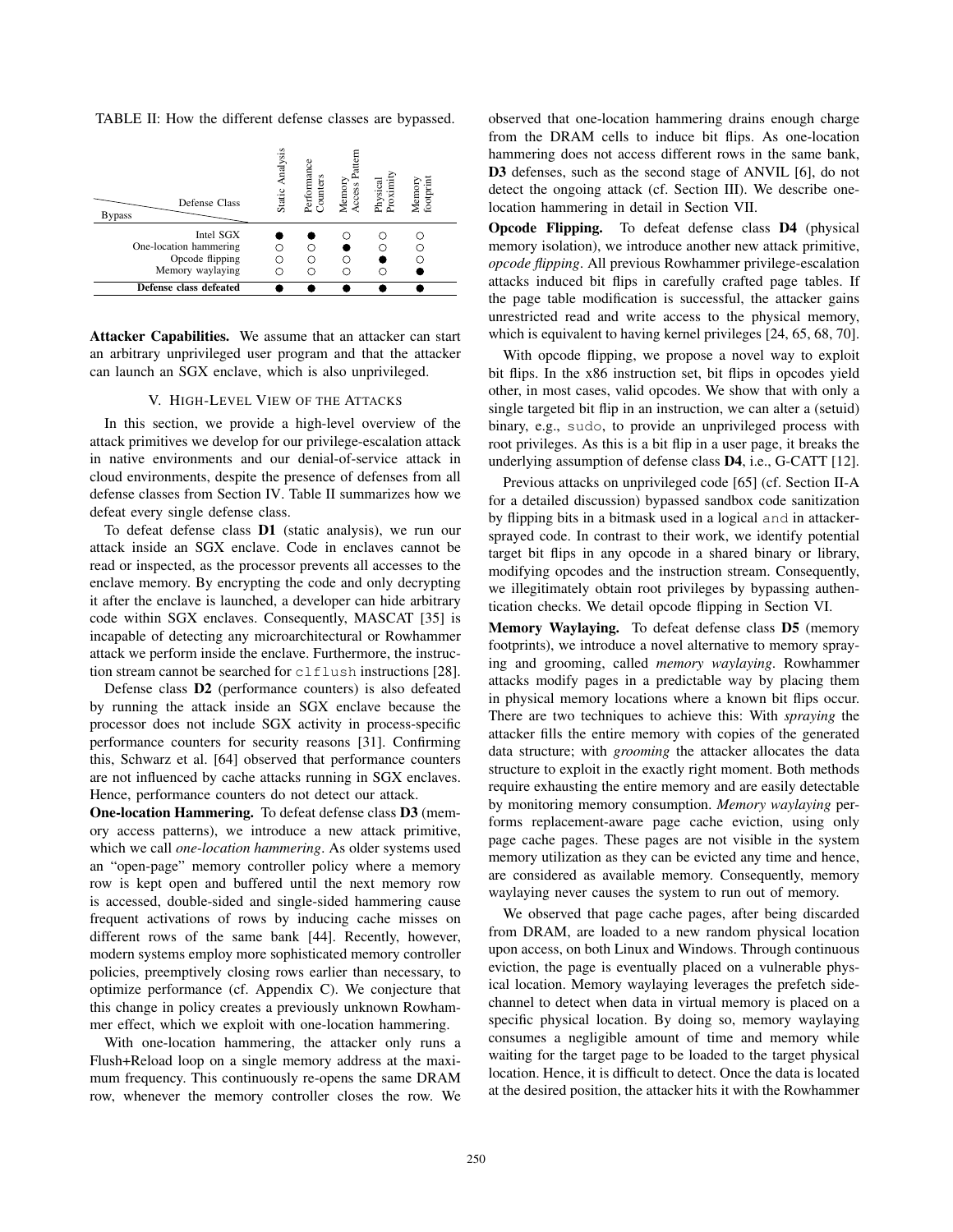bit flip and exploits the modified binary to gain root privileges. We describe memory waylaying in detail in Section VIII.

# VI. OPCODE FLIPPING

In this section, we describe *opcode flipping*, a generic technique for exploiting bit flips in cached copies of binary files. All previous generic Rowhammer privilege-escalation attacks (i.e., obtaining root privileges) induced bit flips in the page number field of an attacker-generated page table, in order to change the memory page reference by some page table entry. Seaborn and Dullien [65] (cf. Section II-A for a detailed discussion) bypassed sandbox code sanitization by flipping bits in a bitmask used in a logical and in attacker-sprayed code.

In contrast to previous work, we identify potential target bit flips in any opcode in a shared binary or library, modifying opcodes and the instruction stream. In contrast to previous Rowhammer attacks based on memory spraying, the binary pages we attack cannot be sprayed and only exist a single time in the entire memory. In order to find suitable bit flips in system binaries, we used the following methodology. First, we manually define ranges within in the binary for which bits could be flipped. We then automatically test every single bit flip in these ranges, grouping the modified binaries by the result of their corresponding execution. Finally we manually analyze the results, looking for devastating outcomes (such a obtaining root permissions without knowing the root password) and target these bits via our Rowhammer attack.

Opcode flipping exploits that bit flips in opcodes can yield other, yet valid, opcodes. These opcodes are often very similar to the original opcode but have different, possibly inverted, semantics. One prerequisite of opcode flipping is the ability to flip a bit of a target binary page with surgical precision. For now, we assume that the attacker can cause such a precise bit flip and discuss the effect of such bit flips, before we show in Section VIII how a file can be placed in memory accordingly. Opcode Flipping Case Study. To illustrate opcode flipping we consider the example of a single bit flip in the x86 opcode  $JE = 0x74$  (jump if equal). A single bit flip in this opcode can yield the opcodes  $JNE = 0 \times 75$  (jump if not equal),  $JBE = 0x76$  (jump if below or equal),  $JO = 0x70$  (jump if overflow),  $JL = 0x7C$  (jump if lower), PUSHQ =  $0x54$ (push quad word),  $XORB = 0 \times 34$  (xor byte),  $HLT = 0 \times F4$ (halt), and the prefix 0x64. Only 21 out of 255 two-byte sequences starting with the prefix  $0 \times 64$  are illegal opcodes.

Similarly, flips in TEST instructions preceding a conditional jump have the same effect. For example, with a single bit flip, the instruction TEST EAX, EAX, which sets the zero flag if EAX is zero, can be transformed to XCHG EAX, EAX, which never modifies the zero flag. Tests and conditional jumps are used in virtually all computer programs, and they control the decision logic of the programs. Therefore, we focus on flips in these instructions. As we show, bit flips in such instructions are sufficient to achieve our goals.

Exploitable Opcodes in Real-World Binaries. To exploit opcode flipping for privilege escalation, we target userspace applications with the setuid bit set, which are run as root. On Ubuntu 17.04, there are 16 setuid binaries owned by root, all being potential targets for privilege escalation using a bit flip. We analyzed one of the most prominent targets for privilege escalation, the sudo binary and sudoers.so shared library (henceforth sudo *binary*).

We identified two regions in the sudo binary in which a bit flip can be exploited. First, the check whether the user is allowed to use sudo, i.e., if the user is in the sudoers file. Second, the check whether the entered password is correct. In this work, we focus on the latter.

We located 29 different offsets in the binary where a bit flip breaks the password verification logic. All identified bit flips affect the test or the conditional jump of the passwordverification location. Successful attacks on the conditional jump change the condition so that it treats an incorrect password as if it was correct. Attacks on the test instruction result in different operations which ensure that the zero flag is clear, either by clearing it, e.g., ADD AL, 0xC0, or by maintaining the previous, clear, value. We provide a list with offsets and their effect on the opcode at this position, in Appendix A.

As shown in the following section, bit flip positions in memory are uniformly distributed, allowing exploitation of any of the 29 offsets in the sudo binary to gain root privileges.

## VII. ONE-LOCATION ROWHAMMER

In this section, we describe the hammering technique we use to induce bit flips. We assume that the attacker already knows exploitable bit offsets in binaries and only searches for memory locations where these bit offsets can be flipped through Rowhammer. We propose one-location Rowhammer as a novel alternative technique based on previously unknown Rowhammer effects. The scanning is performed from within the enclave and hence, cannot be observed through performance counters, source-code analysis or binary analysis.

Previous work described two different hammering techniques, double-sided hammering, and single-sided hammering, as described in more detail in Section II-A.

One-location hammering truly hammers only one memory location, i.e., the attacker does not directly induce row conflicts but only re-opens one row permanently. The core of onelocation hammering is a Flush+Reload loop hammering a single randomly chosen address, voiding the assumptions of defense class D3. Both, one-location hammering and singlesided hammering are oblivious to virtual-to-physical address mappings. Hence, we can also apply both hammering techniques if physical address mappings are not available.

We studied the distribution of bit flips over 4 kB-aligned memory regions, i.e., pages, as this alignment can be obtained through our memory waylaying technique described in Section VIII. We performed our analysis on a Skylake i7- 6700K with two 8 GB Crucial DDR4-2133 DIMMs. We tested each technique for eight hours and scanned for bit flips after each hammering attempt (i.e., after 5 000 000 rounds of Flush+ Reload on two or one address, respectively). Each hammering attempt hammers random memory locations (randomly-chosen offsets on more than 100 000 randomly-chosen 4 kB pages).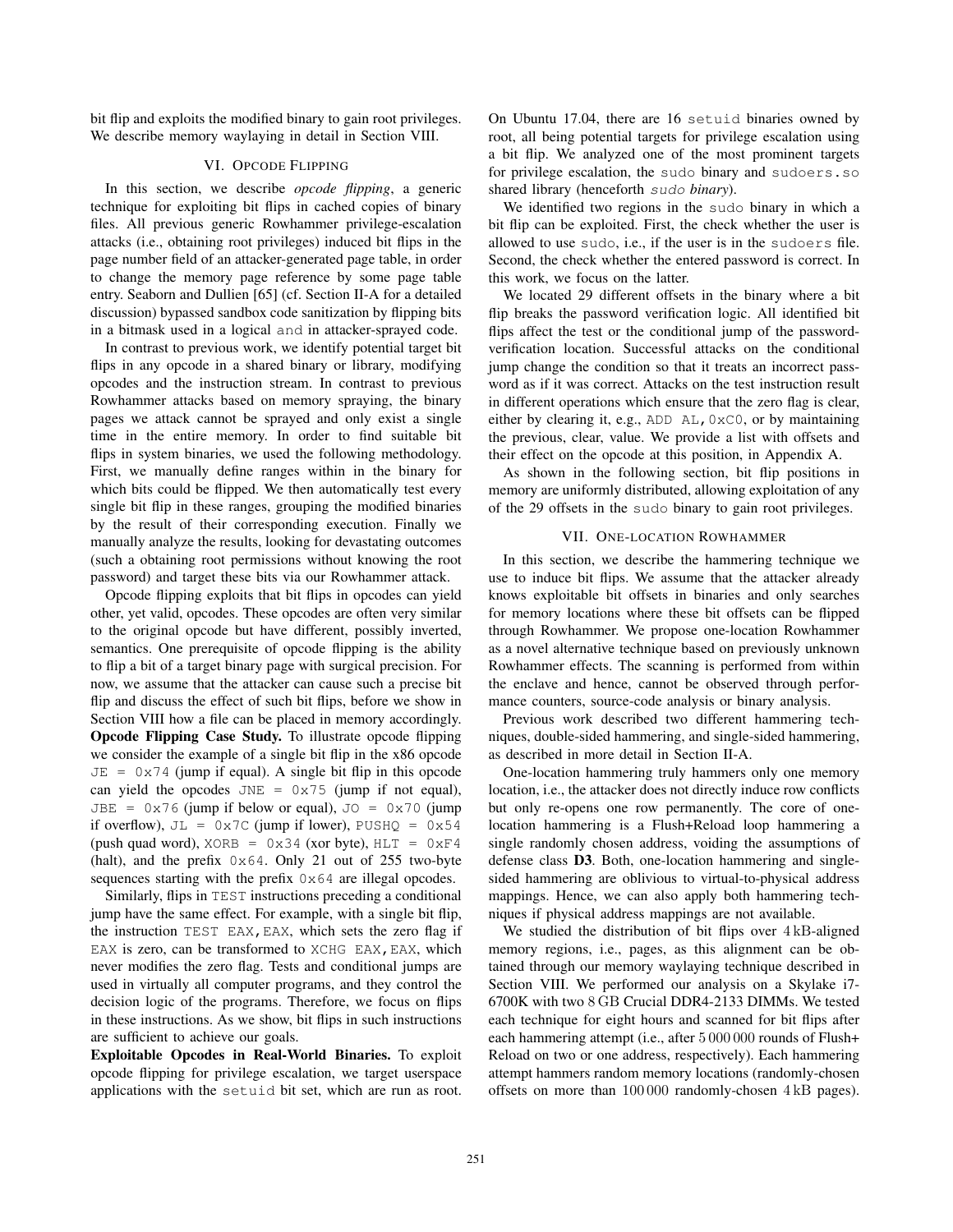

Fig. 1: Flippable bit offsets over 4 kB-aligned memory regions for different hammering techniques. Bit flips from 0 to 1 (blue) and bit flips from 1 to 0 (red) may occur at any bit offset.

Figure 1 shows the distribution of bit flip offsets accumulated over 4 kB-aligned memory regions for double-sided hammering, single-sided hammering, and one-location hammering. We observe that 25 223 out of 32 768 bit offsets (77.0 %) can be flipped using double-sided hammering on at least one  $4kB$ offset. 51.7 % of the bit flips were from 0 to 1.

Single-sided hammering does not induce more bit flips than double-sided hammering. However, regarding bit offsets, we observe an even slightly more uniform distribution for singlesided hammering, with 25 722 bit offsets (78.5 %). 54.1 % of the bit flips were from 0 to 1.

One-location hammering only flipped 11 969 out of 32 768 bit offsets (36.5%) on at least one  $4 \text{ kB}-\text{offset}$ . 51.6% of the bit flips were from 0 to 1. This is worse than double-sided hammering and single-sided hammering. Still, our results show for the first time, that one-location hammering drains sufficient charge from the DRAM cells to induce bit flips.

We validated our results by reproducing them in a short series of tests on a Haswell i7-4790 with two Kingston DDR3- 1600 DIMMs. We observe bit flips for all hammering techniques, including one-location hammering. On an Ivy Bridge i5-3230M with two Samsung DDR3-1600 SO-DIMMs we observe a significantly higher number of bit flips for doublesided hammering than for single-sided hammering, while bit flips from one-location hammering were rare and not reliably reproducible. Our measurements indicate that this machine uses an open-page memory controller policy, as opposed to the more efficient policies used on the other two systems (cf. Appendix C). However, bit flips from 0 to 1 and from 1 to 0 have approximately the same probability on all three systems.

Our data shows that the bit flips over pages generally follow a uniform distribution if a significant amount of memory is tested. As our attacker aims at finding bit flips for specific offsets on 4 kB pages, the runtime of the bit flip templating phase depends on the number of exploitable bit flip offsets. In case of the 29 bit offsets we found in sudo, the expected runtime on our Skylake system is less than 17 minutes per target bit flip for double-sided hammering, and less than 19 minutes for single-sided hammering. With one-location hammering the expected runtime increases to 56 minutes until a target bit flip is found. Hence, one-location hammering is 3.3 times slower in finding the target bit flip than comparable hammering methods. If evasion of defense class **D3** is a goal, a slow-down factor of 3.3 is practical.

Deciding to run the stealthy templating longer than necessary, i.e., searching for more than one bit flip, reduces the runtime of the waylaying phase (cf. Section VIII) significantly, as the attacker learns more addresses suitable for the attack.

The templating only keeps the CPU core of the enclave busy but causes no other system utilization, i.e., it does not exhaust memory, as we rely on the memory allocation of our waylaying technique, that we present in the following section.

## VIII. MEMORY WAYLAYING

The attacker knows which bit offsets in pages of binaries to target to obtain root privileges, and how to hammer physical memory locations to obtain a bit flip at the right bit offset. The remaining problem is the inherent challenge of Rowhammer: Placing the target page at a physical location where the required bit flip can be induced. The known approaches to solve this challenge are spraying, i.e., filling the entire memory with copies of the page, or grooming, i.e., allocating the target page in exactly the right moment [74]. However, the page cache keeps every binary page only once in memory. Linux prioritizes keeping binary pages in memory upon eviction. Hence, spraying is not applicable in our attack and grooming would require out-of-memory situations to force eviction of the binary page. In this section, we present *memory waylaying*, a reliable approach to solving the challenge of memory placement. It is a generic stealthy alternative to spraying and grooming, relying on a prediction oracle to determine whether a target page is at the right physical memory location.

In Section VIII-A, we show how the prefetch side-channel attack [23] can be leveraged as an oracle. In Section VIII-B, we present a technique to evict a target page from the page cache, forcing relocation at the next access. In Section VIII-C, we describe how the prefetch attack and the page cache eviction are combined to the stealthy memory waylaying. We also present a fast variant, called *memory chasing*, which sacrifices stealth for speed, with no sacrifice of reliability.

#### *A. Prefetch-based Prediction Oracle*

In our memory waylaying attack, the attacker monitors page placement to detect mapping of one of the offsets in binaries and shared libraries to one of the target memory locations. We use the prefetch address-translation oracle [23] to perform this monitoring. The oracle exploits the direct-physical mapping in the Linux kernelspace. The prefetch address-translation oracle provides an attacker with the information whether two virtual addresses map to the same physical address, even in the presence of address-space layout randomization.

The address-translation oracle consists of two steps, a sequence of prefetch instructions and a Flush+Reload attack, to measure the effect of the prefetch. While the attack is prone to false negatives due to ignored prefetch instructions, the Flush+ Reload attack at its core has virtually no false positives [73], i.e., there is no cache hit if the address was not actually cached. While both steps can generally be executed in SGX enclaves, performing a Flush+Reload attack requires highly accurate timing measurements. On SGX2, rdtsc is available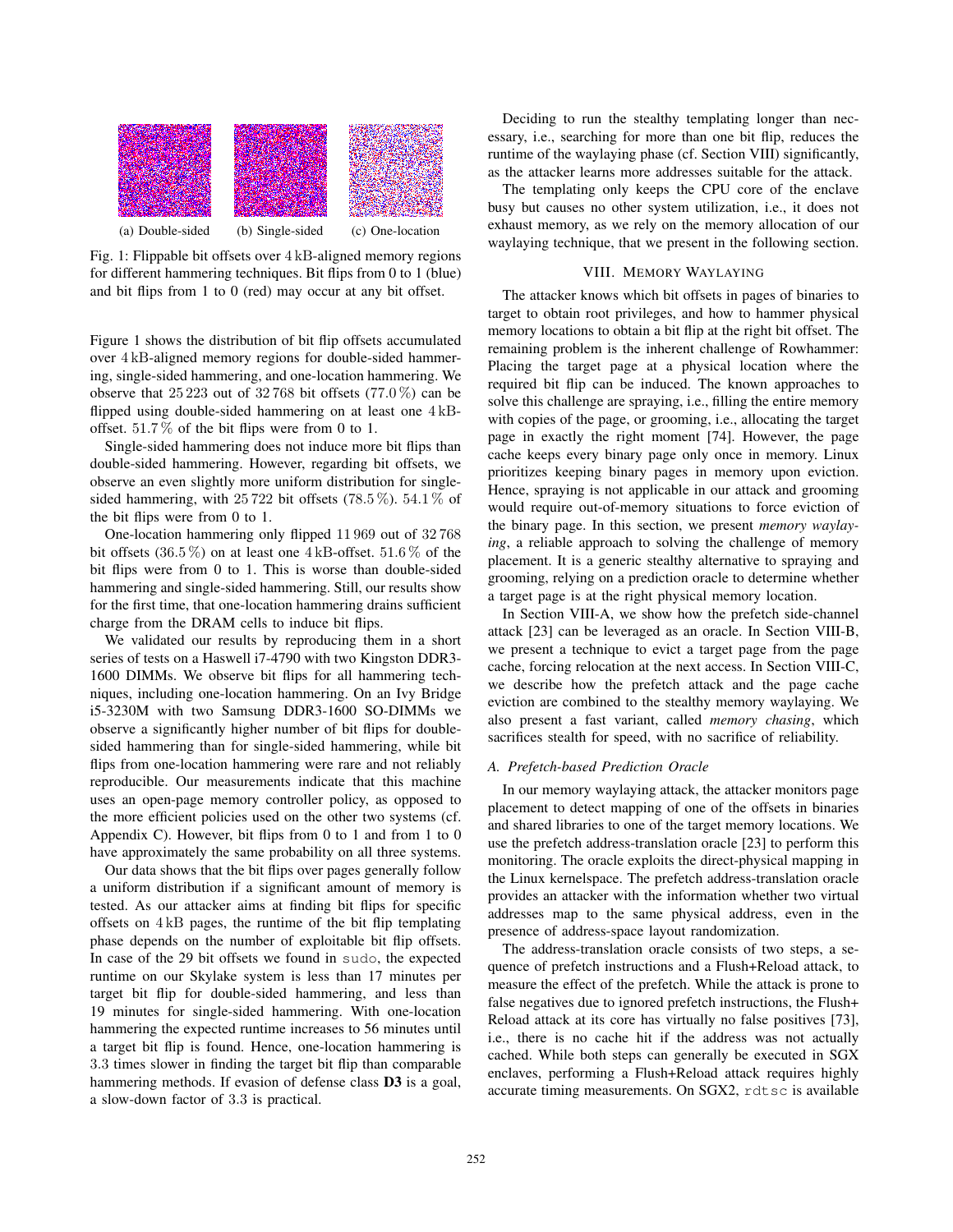within enclaves. On SGX1, Schwarz et al. [64] demonstrated that accurate timing can be obtained by using counting threads and Wang et al. [69] mirrored rdtsc into the enclave. Our experiments with both approaches show that we can use either to obtain sufficiently accurate timing inside enclaves.

The address-translation oracle is first used in our attack to determine offsets in the direct-physical map with exploitable bit flips. It is then used a second time, to continuously monitor the set of target addresses during the memory waylaying. When an address match is detected, the next step of the attack is triggered, i.e., hitting the target page with Rowhammer.

Our prefetch address-translation oracle, which we optimized for stability, experienced no false positives over a time frame of 3737 seconds and a true positive every 4.5 seconds, i.e., the expected value for the true positive rate is  $50\%$  when measuring for 4.5 seconds. When optimized for performance we can achieve the same performance as Gruss et al. [23], i.e., an expected measurement time of less than 50 milliseconds per address without false positives, but with a higher false negative rate. The search for the physical addresses is combined into one prefetch side-channel attack, i.e., one prefetch operation and as many Flush+Reload loops as page translations the attacker wants to find. Hence, the runtime does not increase significantly with the number of addresses, but only linearly in the amount of system memory.

# *B. Page Cache Eviction*

Both on Windows and Linux, files are cached page-wise in the file page cache upon the first access to the corresponding page. Any subsequent access to a page of a file is directly served from the page cache. Thus, one prerequisite for memory waylaying is a technique to deterministically evict a page of a file from the page cache. Eviction ensures that any subsequent access to the file cannot be served from the page cache anymore, and the file is mapped to a new physical location.

Any unprivileged process could evict data from the page cache by simply allocating a large amount of memory, such that page cache pages must be evicted. This is similar to the memory exhaustion techniques in previous Rowhammer attacks and risks system crashes due to out of memory situations [24, 65, 68]. We examined the behavior of the page cache replacement algorithm to find a more reliable way to trigger eviction. While Linux provides privileged interfaces to do so, we need an approach which works without any privileges and from within enclaves, i.e., only with regular memory accesses.

A fundamental observation we made is that the replacement algorithm of the Linux page cache prioritizes eviction of nonexecutable pages over executable pages. However, it does evict executable pages when filling the page cache with *readonly executable* pages. On Windows, executable and nonexecutable file-backed pages can be used equally. This forms a basic primitive that allows us to efficiently and reliably evict a selected page from the page cache. Because the page cache only uses otherwise unused memory pages, the technique does not result in memory pressure and avoids the



Fig. 2: Our replacement-aware page cache eviction only leads to negligible memory increase, whereas existing techniques are close to an out-of-memory situation.

unresponsiveness and out-of-memory situations that memory exhaustion causes [24, 65, 68].

For both approaches, memory exhaustion and replacementaware page cache eviction, the amount of data which has to be accessed is at most the total amount of main memory in the system. To evaluate how much memory has to be allocated for the eviction to be successful, we use the Linux mincore function. The mincore function tells whether a given page is in the page cache. An attacker could also use this function to optimize the page cache eviction during an attack, i.e., abort the replacement-aware page cache eviction as soon as the page to be evicted is not in the page cache anymore. However, this is a trade-off between stealth and performance, as the OS can monitor calls to the mincore function.

We evaluated our replacement-aware page cache eviction on an Intel Core i5-6200U with 12 GB of main memory. For the experiment, we kept the system at an typical workload, namely a browser, a mail client, and a music player were running during the experiment. Figure 2 compares traditional memory exhaustion with our replacement-aware page cache eviction to evict a specific page (in our experiment a page of the sudo binary) from the page cache. Our replacementaware page cache eviction only incurs a slight increase of used memory, whereas the exhaustion-based technique is close to an out-of-memory situation. In  $0.78\%$  of our exhaustion tests, the test program was even terminated by the OS due to excessive memory usage. In contrast, our replacementaware page cache eviction never leads to an out-of-memory situation. On average, for our replacement-aware page cache eviction, it was sufficient to access 5544 MB of data to evict the target page of the sudo binary from the page cache. The replacement-aware page cache eviction takes on average 2.68 seconds. For higher workloads, an attacker has to access even less data to evict a specific page from the page cache, as the size of the page cache decreases with the memory usage of active applications. On Windows, the page cache eviction takes on average 10.10 seconds, as we cannot rely on the Linux mincore function to abort the eviction process.

## *C. Positioning Memory Pages*

We combine the prefetch translation oracle (cf. Section VIII-A) and the replacement-aware page cache eviction (cf. Section VIII-B) to maneuver a target page on one of the physical locations with a bit flip (cf. Section VII). As an extension to memory waylaying, which is slow but stealthy, we also propose *memory chasing*, a faster non-stealthy variant.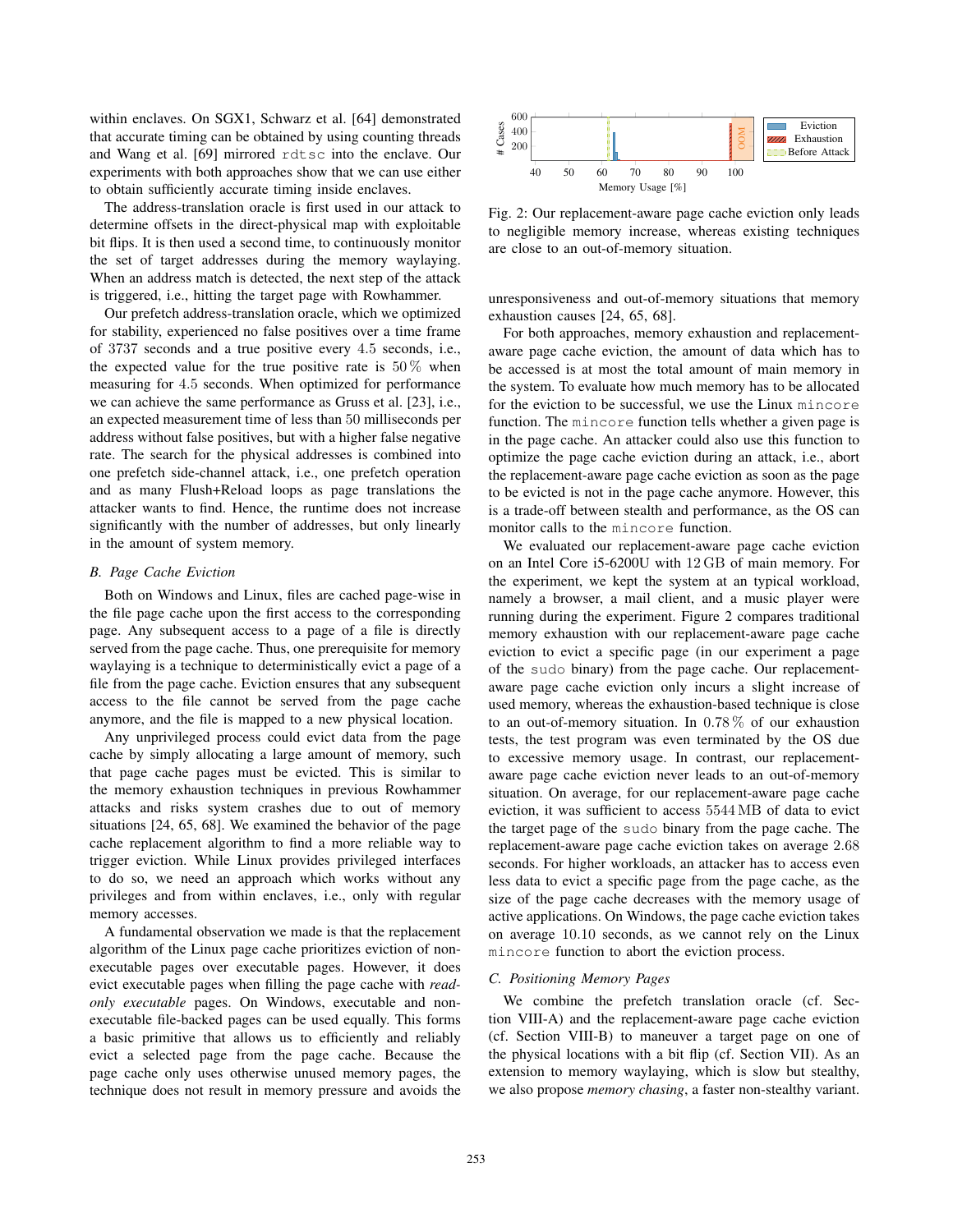

+ Access

+ Access

reached

Fig. 3: Memory waylaying. In step (a) some pages are free  $\Box$ . Our eviction (b) allocates all free pages for the page cache  $(\mathbb{Z})$ , but leaves occupied pages  $(\mathbb{T})$  untouched. Repeating the eviction, the target page  $B(\mathbf{B})$  is relocated, but the occupied memory remains the same. Eventually,  $B$  is placed on the target physical location  $X(\overline{x})$  as illustrated (f).

Binary



Fig. 4: Distribution of placements of a page in the physical memory of our test system (12 GB). Each square represents 4 MB. Hatched (red) areas are unavailable to the system (e.g., graphics memory). The darker (blue) an area, the more physical pages were in this area. Even a small number of relocations covers most of the physical memory.

Both memory waylaying and memory chasing, leverage the prefetch translation oracle to test whether our exploitable page is at the correct (i.e., vulnerable) physical page. As the physical page usually does not change often (i.e., only if there is high memory pressure or the system is rebooted), memory waylaying periodically evicts the page cache. On a subsequent access to the target page, the access cannot be served from the page cache anymore, and a new physical page is allocated and mapped. This procedure works the same way on Windows and Linux, as illustrated in Figure 3.

We evaluate the distribution of physical page numbers used for a specific binary page on one of our test systems, an Intel Core i5 with 12 GB of main memory. We repeated the memory waylaying process 57 000 times, i.e., the binary page was relocated 57 000 times. Out of these 57 000 relocations, we found 46 720 unique physical page numbers, i.e., the probability of maneuvering the binary to a physical location where it was already is only  $18\%$  after 57 000 tries. Figure 4 visualizes the distribution of the 57 000 relocations in physical memory. We observe that even the small number of relocations we tested (i.e., 1.8 % of all pages) covered most of the physical memory, with the exception of occupied memory regions. Thus, eventually the target binary page is placed at a physical memory location where the intended bit flip can be induced.

The advantage of memory waylaying over conventional techniques, such as grooming or spraying, is that it is stealthy, as it does not exhaust the memory. The OS page cache is designed to occupy any unused page in the system. Most pages are rarely accessed, but it is still more efficient to keep them in memory than to reload them from the disk. Memory

waylaying exploits this design, and as a consequence, it has no impact on memory utilization and only negligible impact on the overall system performance, as the page cache simply keeps a different set of pages in the otherwise unused memory. In Section IX-B, we detail the runtime of the waylaying phase in a practical example.

The disadvantage of memory waylaying is that the runtime can vary widely, from a few hours up to a few days, until the target page is placed on the correct physical location. As a faster solution, we propose memory chasing, an adaption of memory waylaying which sacrifices stealth for speed. Instead of waiting for the target page to be placed on a different physical page, we actively "chase" the binary in physical memory until it is at the correct physical page. Memory chasing runs outside of the enclave as it has a stronger interaction with userspace library functions. To change the physical page of a target binary, memory chasing exploits the copy-on-write effect of fork as follows:

- 1) mmap the binary as private and *writable*.
- 2) Fork the current process.
- 3) In the child process, write to the mapped binary. This ensures that the page is copied to a new physical page.
- 4) Kill the parent process to release the old physical page.
- 5) Repeat until the page is at the intended physical location (check using the prefetch translation oracle)

Although the binary content is now at the correct physical location, the page cache still holds the first version of the binary page, as the current page is *dirty* (i.e., modified). Thus, we have to trick the kernel into replacing the old binary page with the current one. We do this by evicting the page cache as described in Section VIII-B. This removes the old (cached) binary page from the page cache. After the page cache is evicted, we unmap the current binary page and immediately map it again, however, this time with read-only and execute permissions. This ensures that the freed physical page is used to cache the binary in the page cache.

Memory chasing is considerably faster than memory waylaying, as the page cache has to be evicted only once. Moving the physical page with memory chasing takes on average only 36.7 μs, whereas memory waylaying requires 2.68 s. On Windows, we could not test memory chasing as there is no equivalent to the fork function. With 10.10 s, memory waylaying requires slightly more time on Windows. However, both techniques have the advantage of not exhausting the memory in contrast to memory spraying and grooming. One disadvantage of memory chasing is the large number of fork system calls, occupying one CPU core. Therefore, depending on how stealthy the attack must be, the attacker chooses which of the two primitives to use for reliable page cache eviction. In Section IX-B, we detail the runtime of memory chasing in a practical example.

# IX. EVALUATION OF ATTACKS IN NATIVE AND CLOUD **ENVIRONMENTS**

In this section, we summarize our attacks and evaluate them in practical scenarios. We first consider a cloud scenario with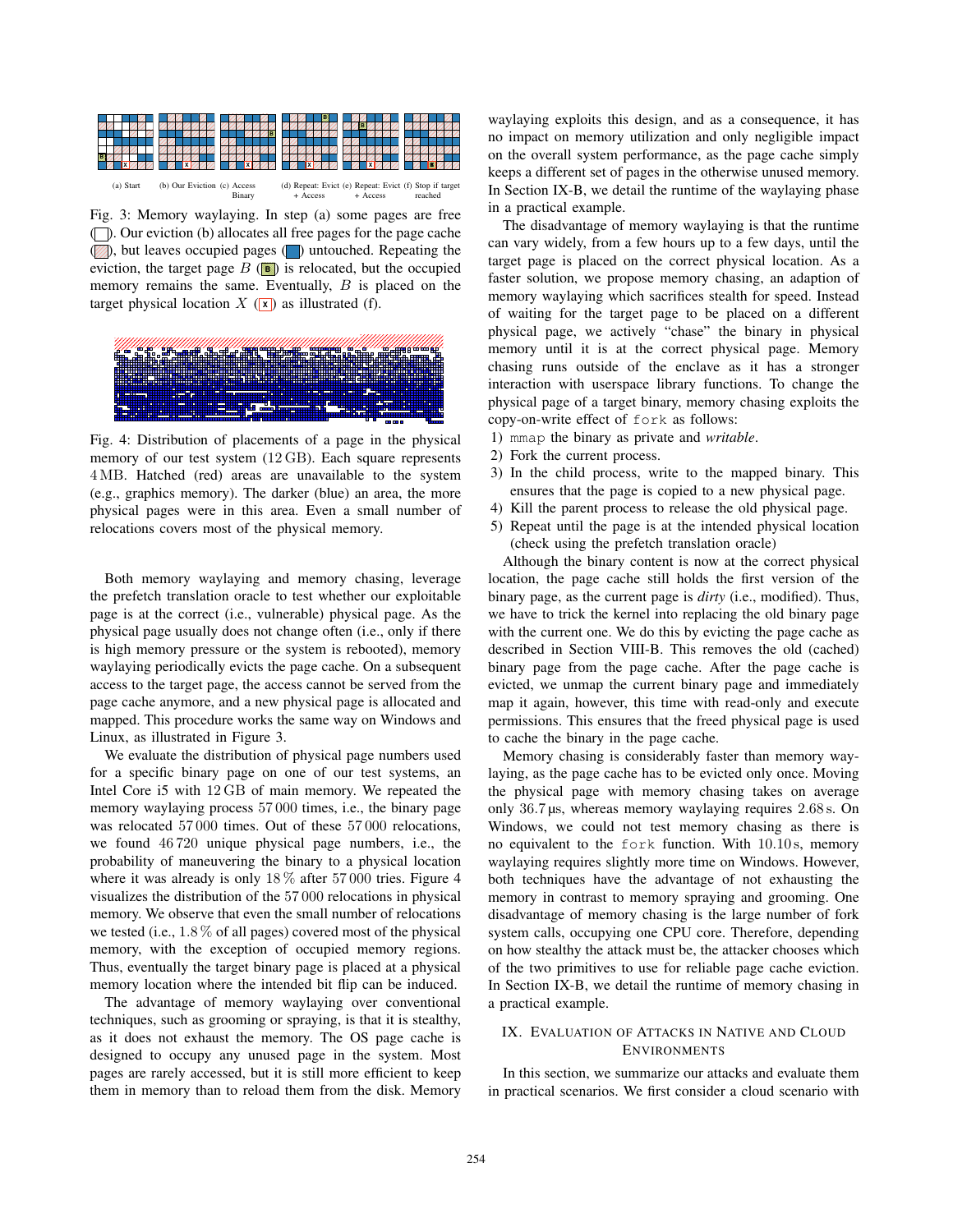a simple attack, where an attacker is able to run our attack in virtual machines on multiple cloud servers. We then consider a local scenario with our full attack, where an attacker is able to run our attack on personal computers and performs a privilegeescalation attack. We detail the procedural steps of the attacks as well as the corresponding runtime.

## *A. Abusing SGX for Denial-of-Service Attacks in the Cloud*

Cloud servers are typically less susceptible to Rowhammer bit flips due to the presence of ECC, double refresh rates, and slower DRAM modules [57]. In the cloud scenario, the attacker uses our attack to identify vulnerable servers and take these servers down in a coordinated and distributed attack, i.e., a denial-of-service attack. In this attack, we do not aim for privilege escalation and hence, neither perform opcode flipping nor memory waylaying. The attacker runs an unprivileged SGX enclave to evade defense classes D1 and D2.

If, as discussed in Section II-D, an attacker induces bit flips in the encrypted memory area (EPC) of SGX, the CPU locks the memory controller (potentially incurring data corruption), causing the system to halt until it is rebooted manually. Note that only a tiny fraction of 4 kB pages are adjacent to the 128 MB EPC memory area. For instance, on a system with 16 GB dual-channel dual-rank DDR4 memory, only 256 pages  $(0.006\%$  of all pages) are in an adjacent DRAM row. As different allocation mechanisms are used to allocate EPC pages and normal world pages, the attacker cannot accidentally hammer EPC addresses. Hence, it is extremely unlikely to accidentally flip a bit in the EPC memory region.

Many cloud providers use KVM [27] or Xen [7] to run multiple virtual machines of different tenants in parallel on the same physical hardware. To expose SGX features to virtual machines, Intel published the necessary kernel patches [32, 33, 34]. Recently, Microsoft [51] introduced *Azure confidential computing* that enables developers to use SGX in their cloud.

Our "distributed" denial-of-service attack consists of two phases, seek and destroy:

- Seek. The attacker launches the attack enclave on many hosts in the cloud (i.e., "distributed"), and templates the DRAM for possible bit flips. The runtime of this phase is in the range of multiple hours. As the position of bit flips is uniformly distributed, an attacker learns from any bit flip while templating, that the DRAM very likely also vulnerable to bit flips in the EPC region used by SGX.
- Destroy. The attacker shuts down every vulnerable machine found in phase 1, by simultaneously triggering bit flips in EPC memory. The runtime of this phase is in the range of seconds to minutes.

Besides ethical considerations on performing this experiment on a public cloud provider, we also found that no public cloud provider offers SGX support. Microsoft's *Azure confidential computing* [51] can only be used as an early access program, that we have not been granted access to. Instead, we performed the first part of our experiment on a dual CPU server system with two Intel Haswell-EP Xeon E5-2630 v3, a setup commonly found in public clouds. We equipped the

system with two Crucial DDR4-2133 DIMMs known to be susceptible to Rowhammer bit flips. Our experiments showed that due to the significantly lower clock frequency  $(60-76\%)$ of the clock frequency of an Intel Skylake i7-6700K) and the by-default doubled refresh rate, bit flips are much rarer. Specifically, we observed only 3 bit flips in an 8 hour test. However, this is sufficient for our denial-of-service attack.

In the second phase, our Rowhammer enclave starts to simultaneously hammer DRAM rows in the EPC on all hosts. By triggering a bit flip within this memory region, the machine locks the memory controller (potentially incurring data corruption) and causes the system to halt until reboot.

As our Intel Haswell-EP system does not support Intel SGX, we performed the second part of our practical analysis on an Intel Skylake i7-6700K. We verified that we are able to reproducibly crash the system within 10 seconds when hammering DRAM rows used by the EPC, as Intel SGX locked down the memory controller, halting the system and forcing us to power off the system manually. We observed that occasionally, after powering on the system again, the system did not boot beyond the BIOS for several minutes. After powering the system off and on again another time, the system regularly booted again.

Our results show that SGX introduces a significant security risk for cloud providers, allowing an attacker to cause hardto-trace denial-of-service attacks and coordinated simultaneous take-down of multiple cloud servers, e.g., in the *Azure confidential computing* cloud [51]. As the attack hurts the availability and reliability of the cloud provider, it is especially interesting for parties with conflicting economic interests.

While the same attack could also be applied to a large number of personal computers, it is unclear how an attacker would profit from denial-of-service attacks on personal computers, especially in the face of the full privilege-escalation attack we detail in the next subsection.

In a concurrent independent work, Jang et al. [36] propose a similar attack, making the same observations as we did: the system reset does not work properly following bit flips in SGX; any bit flip in the 128 MB region causes the system to halt, making the attack easier than other Rowhammer attacks; all detection mechanisms are bypassed by hiding the Rowhammer code inside an enclave; and that just locking down the processor in case of a bit flip might not be the best defense scheme. As a defense, they propose that future work should investigate whether there are non-process-specific performance counters which allow detection of suspicious activity in SGX enclaves.

## *B. Abusing SGX to Hide Privilege-Escalation Attacks*

Personal computers are more susceptible to Rowhammer bit flips, as they usually are not equipped with ECC-RAM. In this scenario, the attacker uses our full attack for privilege escalation from a regular unprivileged process to root privileges. The crucial building blocks of this attack are opcode flipping and memory waylaying. The attacker runs an unprivileged SGX enclave to evade defense classes D1 and D2.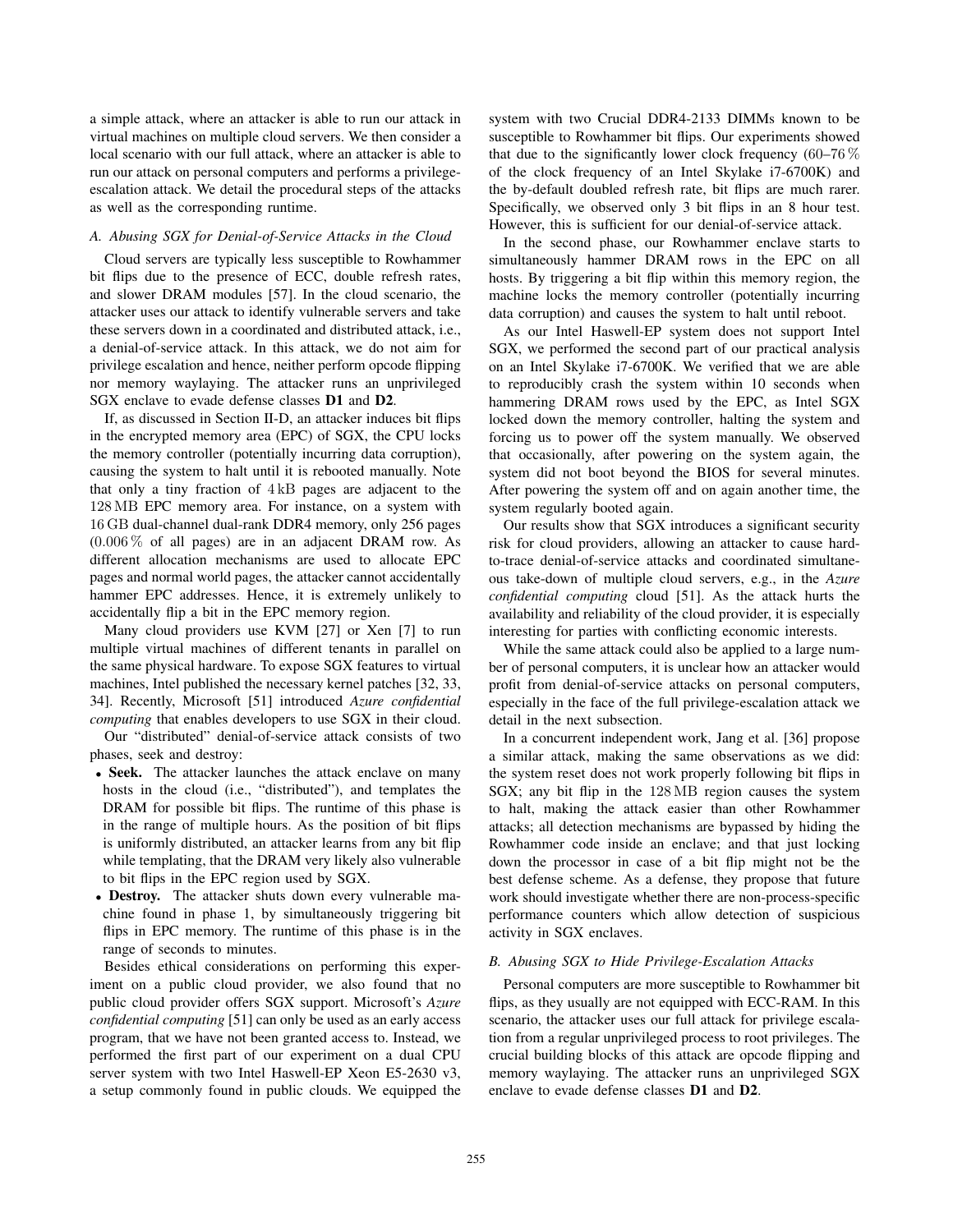TABLE III: Optimal parameters and runtime of the attack.

| Method                  | <b>Bitflips</b> | Templating        | Waylaying         | Total              |
|-------------------------|-----------------|-------------------|-------------------|--------------------|
| Double-sided, waylaying | 91              | 26.1 h            | 69.4 h            | 95.5h              |
| Single-sided, waylaying | 87              | 27.5 <sub>h</sub> | 70.6 h            | 98.1 h             |
| One-location, waylaying | 50              | 47.3h             | 90.5 <sub>h</sub> | 137.8 <sub>h</sub> |
| Double-sided, chasing   |                 | 0.7 <sub>h</sub>  | 43.7 h            | 44 4 h             |
| Single-sided, chasing   |                 | 0.7 <sub>h</sub>  | 43.7 h            | 44.4 h             |
| One-location, chasing   |                 | 1.3 h             | 44.0 h            | 45.4 h             |

In our example attack, we apply opcode flipping (cf. Section VI) to exploit bit flips in opcodes in the sudo binary of an up-to-date Ubuntu distribution. Bit flips at some offsets in the binary (Section VI) cause a skipping of authentication checks and, thus, provide us with root privileges.

The local attack requires two preparation steps:

- Offline Preparation. The attacker determines which bit flip offsets in standard system executable binaries and shared libraries are exploitable. This step is repeated for a large number of binaries and shared libraries of different distributions and versions. The result of the offline preparation is a database of files, versions, and bit flip offsets (cf. Section VI). In this phase, we identified 29 exploitable bit offsets in sudo.
- Online Preparation. The attacker verifies that the binary and library versions on the target systems are in the database. This is very likely the case if the victim uses a default installation of a popular Linux distribution, e.g., Ubuntu, as all binaries and libraries are pre-compiled and hence, identical on virtually every installation.

After the preparation steps are completed, the attacker continues with the main attack, consisting of four phases:

• Templating phase. Our Rowhammer enclave templates memory for bit flips. This is done via single-sided hammering or one-location hammering (cf. Section VII), which both are oblivious to physical addresses and hence, perfectly suited to be run in our Rowhammer enclave. To defeat defense class D3, the attacker can use one-location hammering. The memory is allocated via memory-mapped files (cf. Section VIII), causing no significant increase in the resident memory and, thus, avoiding out-of-memory situations.

The runtime of the templating phase and the waylaying phase pose an optimization problem (see Appendix B). Table III shows the optimal solution for our scenario, e.g., the runtime with one-location hammering is 47.3 hours if followed by waylaying, and 1.3 hours if followed by memory chasing. Interruptions during this time frame are no problem, as the attacker tests independent memory locations and does not lose data over interruptions. During the templating, the enclave occupies one CPU core, which is visible to the OS but which could also be explained by completely benign enclave operations. The result of the templating phase is a list of physical pages with bit flips matching those from the preparation phase.

• Waylaying phase. Our Rowhammer enclave uses a side channel to wait until one of the vulnerable target binary or library pages is placed on one of the exploitable memory locations (cf. Section VIII). The prefetch-based prediction oracle tells us when the page has been loaded at the correct position. Next, then we flip the bit in the opcode using onelocation hammering in the *hammering phase*.

The runtime of the waylaying phase depends on the number of bit flips found in the templating phase. Table III shows the optimal solution for our scenario, e.g., the runtime with onelocation hammering is 90.5 hours for memory waylaying and 44.0 hours for memory chasing. The result of the waylaying phase is that a target binary page is placed on the right physical page to trigger a predictable bit flip.

- Hammering phase. The hammering phase only takes a few milliseconds, as it only induces the predictable bit flip on the target page using Rowhammer. The attacker can verify whether a bit was flipped by reading the content of the binary page. Thus, the result of the hammering phase is an unauthorized modification of the target binary, i.e., in our case a malicious sudo binary.
- Exploitation phase. As the binary page in memory now contains the modified opcodes, the privilege check in the target binary, i.e., sudo, is circumvented. Hence, the attacker simply runs the attacked binary and, thus, obtains root privileges. Consequently, the exploitation phase also has a negligible runtime.

We performed all attack steps on an i7-6700K, showing that the attack can be mounted in practice. Furthermore, we validated the templating on two other systems, an i5-3230M with Samsung DDR3-1600 memory, and an i7-4790 with Kingston DDR3-1600 memory. We also validated the waylaying phase by running it for several days as a background process on a second machine (an i5-6200U), confirming that the user does not notice any attack activity and that it does not cause any system crashes. To eliminate traces or avoid potential instabilities due to the binary modifications, an attacker can restore the unmodified binary page by simply evicting the page cache once more. Upon the next access, the unmodified version is reloaded from the disk.

Our attack shows that existing countermeasures for commodity systems are incomplete and fundamental assumptions need to be refined to design effective countermeasures.

## X. DISCUSSION

In this section, we discuss limitations of our approach and additional observations we made while conducting our study.

## *A. Limitations*

One limitation of our work is that an attacker in the native attack scenario likely needs to get a Rowhammer enclave signed by a signing entity, e.g., Intel or a BIOS vendor, to be able to launch the enclave. While this sounds like a solid solution to prevent Rowhammer attacks through enclaves in practice, investigations on a very similar setting show that this is not the case [15]. It is very well possible to slip malware into app stores [15]. Furthermore, most works on applications of SGX suggest that it can be used to keep the code and data secret from any third party [5, 49, 63].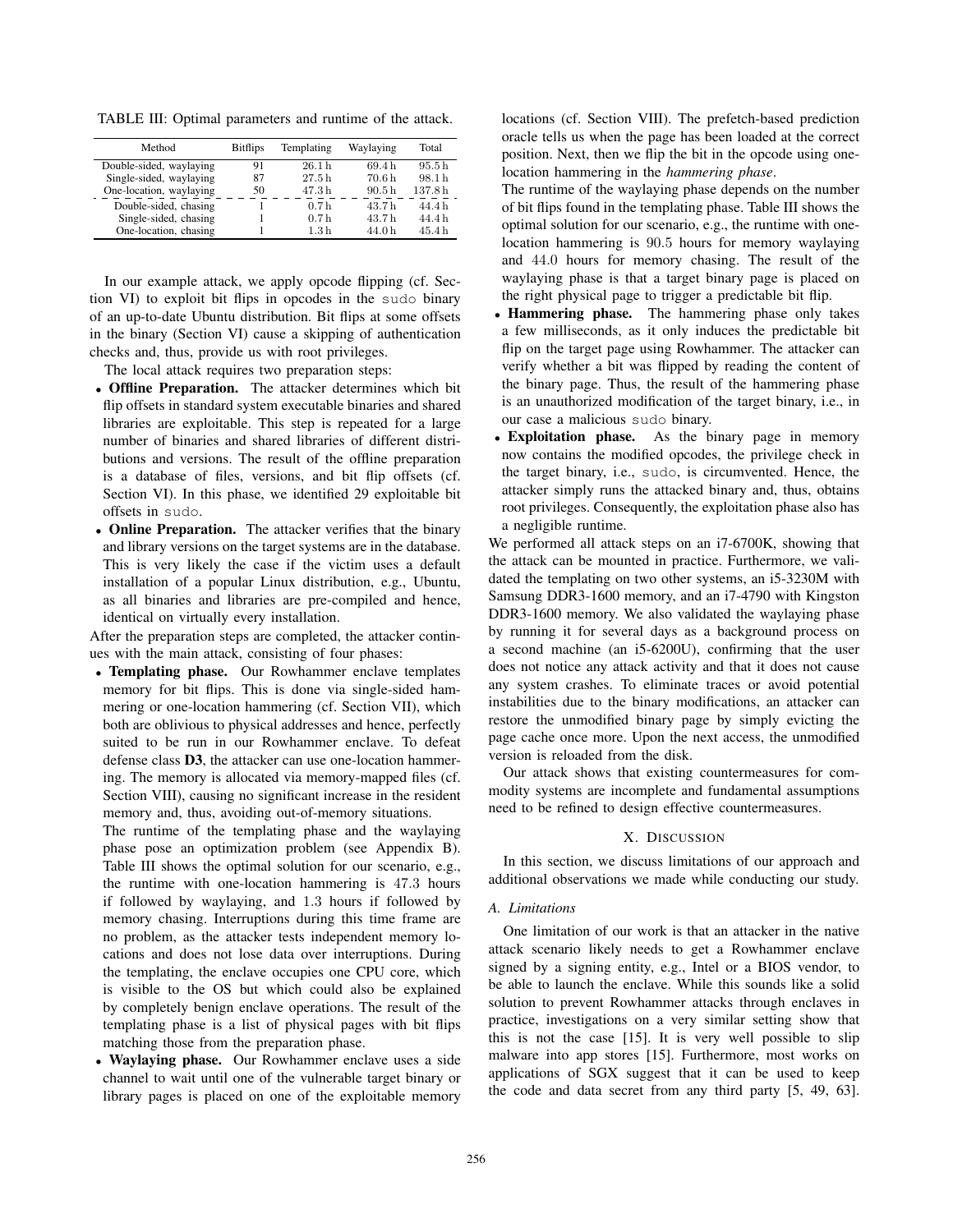Especially for secure cloud computation it is not plausible to run only signed enclaves, i.e., a cloud provider will run non-signed user enclaves. This would allow an attacker to run our attack as well. Consequently, a different solution must be found to prevent Rowhammer attacks through SGX enclaves.

Although far more stealthy than spraying and grooming, memory waylaying is still observable by the OS. The OS could prevent allocating too many page cache pages in a single process. However, high memory requirements could also be perfectly reasonable, e.g., trusted video processing [47], operations on large encrypted database files [14, 42, 55, 63]. Hence, it is unclear whether memory allocation patterns alone are enough to give away a Rowhammer attack. There is no further interaction between the enclave and the non-enclave sides that could be monitored to detect the attack. Finally, future software defenses may still prevent our attack, e.g., by checking the integrity of binaries and terminating processes when an integrity check fails.

SGX enclaves should only be run if they are signed by Intel or a trusted partner. If Intel or one of the trusted partners do not thoroughly review the code before singing it, our attack might slip through the signing process. However, as this enclave signing process has not yet been deployed, it is unclear whether such a code review would actually happen. Perhaps more devastating is that fact that users and businesses can deliberately run non-signed enclaves. In fact, Microsoft already does this on the *Azure confidential computing* cloud [51]. Hence, it is unclear whether a signing process would pose any limitation for our attack.

Currently, in our opcode flipping technique, the identification of target bit flip locations in binaries requires some manual work. That is, manually defining a range where bit flips should be tested and manually selecting the groups of successful execution results. While this is certainly feasible for a small number of binaries, fully automating this process would allow a complete analysis of the attack surface. Similarly, compilers could generate code which guarantees that an attacker requires at least  $N$  bit flips to successfully manipulate the control flow, i.e.,  $N$  is a security parameter (cf.  $[9, 16]$ ). We consider this an interesting direction of future work, not only for research on Rowhammer attacks but also on fault attacks in general.

## *B. Rowhammer mitigations in hardware*

While it might be possible to design a practical softwarebased Rowhammer countermeasure, the results of our paper indicate that this is difficult, since not all variants of triggering the Rowhammer bug are known. Furthermore, future Rowhammer defenses should also be designed with related fault attacks in mind [40, 46]. We now discuss proposed and existing countermeasures implemented that require hardware modifications, but tackle the problem at its root.

ECC RAM can detect and correct 1-bit errors and, thus, deal with single bit flips caused by the Rowhammer attack. Furthermore, IBM's Chipkill error correction [30] allows to successfully recover from 3-bit errors. However, uncorrectable multi-bit flips can be exploitable [2, 3, 48] or can result in a denial-of-service attack similar as described in Section IX-A depending on how the OS responds to the error. While only modern AMD Ryzen processors support ECC RAM in consumer hardware, Intel restricts its support to server CPUs, thus, making it unavailable in commodity systems.

While the LPDDR4 [37] implements TRR and MAC, van der Veen [67] still reported bit flips on a Google Pixel phone with 4 GB LPDDR4 memory. Doubling the refresh rate has been shown to be insufficient [6, 44] and a further increase would incur a too high performance penalty [44].

Meaney et al. [50] introduced a redundant array of independent memory (RAIM) system as a feature of IBM's zEnterprise servers, which is basically the memory-equivalent for RAID systems for hard disks. For an uncorrectable error, an attacker would have to induce multiple bit flips in different rows of different modules, making Rowhammer attacks infeasible.

Kim et al. [44] and Kim et al. [43] proposed to eliminate bit flips in hardware by probabilistically opening adjacent or non-adjacent rows, whenever a row is opened or closed. As ongoing Rowhammer attacks open and close a certain row repeatedly, the vulnerable adjacent rows would be refreshed before bit flips occur. Their approaches are possible solutions to mitigate Rowhammer attacks in future hardware.

## *C. Design of SGX*

Intel SGX aims at protecting code from untrusted third parties. Indeed, we see that it perfectly hides our attack from different defense mechanisms. While this is intentional behavior and shows that SGX works, the question arises how to cope with harmful code within SGX enclaves, which eventually will happen in the wild.

A more discerning problem of SGX is that it halts the entire system, e.g., a cloud system. This is a powerful tool for attackers regardless of whether they run in the normal world or within an SGX enclave. Taking down entire clouds, possibly in a coordinated and distributed way, poses a security risk. Instead of halting the system, it would be less dangerous for the provider to only stop the running enclaves and return corresponding error codes to the host application. A similar design change was also proposed by Jang et al. [36].

## XI. CONCLUSION

In this paper, we showed that even a combination of all state-of-the-art Rowhammer defenses does not prevent Rowhammer attacks. Our novel attack and exploitation primitives systematically undermine the assumptions of all defenses. With one-location hammering, we showed that previous assumptions on how the Rowhammer bug can be triggered are invalid and keeping only one DRAM row constantly open is sufficient to induce bit flips. With a slow-down factor of only 3.3, it is still on par with previous (now mitigated) techniques. With opcode flipping, we bypass all memory layout-based defenses by flipping bits in a predictable and targeted way in the userspace sudo binary. We present 29 bit offsets, each allowing an attacker to obtain root privileges in practice. With memory waylaying, we present a reliable technique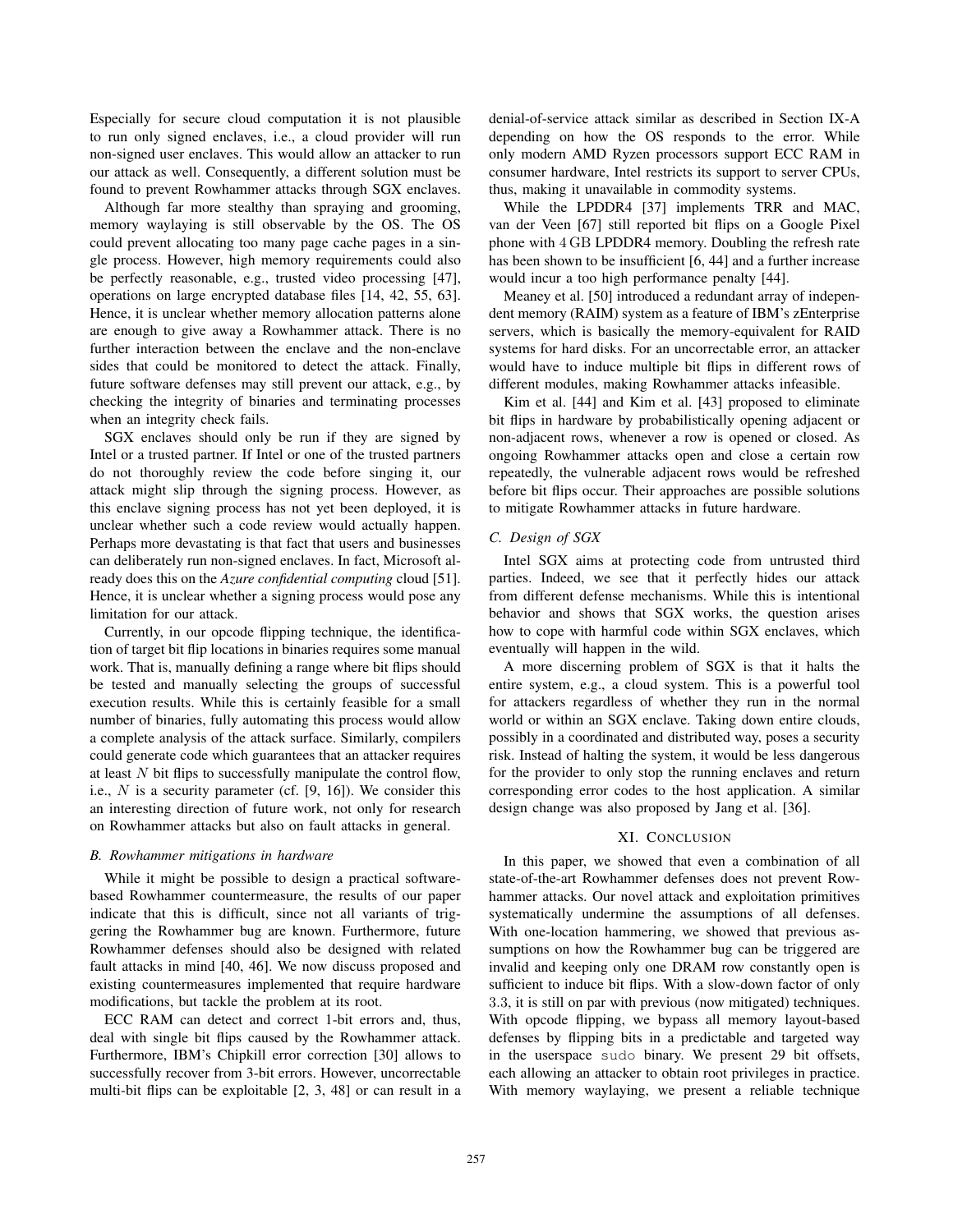to replace conspicuous and unstable memory spraying and grooming techniques. Coaxing the OS into relocating any binary page takes  $2.68 s$  with our stealth-optimized variant, and only 36.7 μs with our speed-optimized variant. Finally, we leveraged Intel SGX to hide the full privilege-escalation attack, making any inspection or detection of the attack infeasible. Consequently, our attack evades all previously proposed countermeasures for commodity systems.

## ACKNOWLEDGMENTS

We would like to thank our anonymous reviewers and Mark Seaborn for their valuable feedback as well as Thomas Schuster for help with some experiments. This work has been supported by the Austrian Research Promotion Agency (FFG) via the K-project DeSSnet, which is funded in the context of COMET – Competence Centers for Excellent Technologies by BMVIT, BMWFW, Styria and Carinthia. This project has received funding from the European Union's Horizon 2020 research and innovation programme under European Research Council (ERC) grant agreement No 681402 and under grant agreement No 644052 (HECTOR). Yuval Yarom performed part of this work as a visiting scholar at the University of Pennsylvania, supported by an Endeavour Research Fellowship from the Australian Department of Education and Training. Daniel Genkin was supported by NSF awards #1514261 and #1652259, financial assistance award 70NANB15H328 from the U.S. Department of Commerce, National Institute of Standards and Technology, the 2017-2018 Rothschild Postdoctoral Fellowship, and the Defense Advanced Research Project Agency (DARPA) under Contract #FA8650-16-C-7622.

#### **REFERENCES**

- [1] M. T. Aga, Z. B. Aweke, and T. Austin, "When good protections go bad: Exploiting anti-DoS measures to accelerate Rowhammer attacks," in *International Symposium on Hardware Oriented Security and Trust*, 2017.
- [2] B. Aichinger, "DDR memory errors caused by Row Hammer," in *HPEC*, 2015.
- [3] ——, "Row Hammer Failures in DDR Memory," in *memcon*, 2015.
- [4] I. Anati, F. McKeen, S. Gueron, H. Huang, S. Johnson, R. Leslie-Hurd, H. Patil, C. V. Rozas, and H. Shafi, "Intel Software Guard Extensions (Intel SGX)," 2015, Tutorial Slides presented at ICSA.
- [5] S. Arnautov, B. Trach, F. Gregor, T. Knauth, A. Martin, C. Priebe, J. Lind, D. Muthukumaran, D. O'Keeffe, M. L. Stillwell *et al.*, "SCONE: Secure Linux containers with Intel SGX," in *OSDI*, 2016.
- [6] Z. B. Aweke, S. F. Yitbarek, R. Qiao, R. Das, M. Hicks, Y. Oren, and T. Austin, "ANVIL: Software-based protection against next-generation Rowhammer attacks," *ACM SIGPLAN Notices*, vol. 51, no. 4, pp. 743–755, 2016.
- [7] P. Barham, B. Dragovic, K. Fraser, S. Hand, T. Harris, A. Ho, R. Neugebauer, I. Pratt, and A. Warfield, "Xen and the Art of Virtualization," *ACM SIGOPS Operating Systems Review*, vol. 37, no. 5, pp. 164–177, 2003.
- [8] A. Barresi, K. Razavi, M. Payer, and T. R. Gross, "CAIN: silently breaking ASLR in the cloud," in *Usenix WOOT*, 2015.
- [9] T. Barry, D. Couroussé, and B. Robisson, "Compilation of a countermeasure against instruction-skip fault attacks," in *Workshop on Cryptography and Security in Computing Systems*, 2016.
- [10] S. Bhattacharya and D. Mukhopadhyay, "Curious Case of Rowhammer: Flipping Secret Exponent Bits Using Timing Analysis," in *CHES*, 2016.
- [11] E. Bosman, K. Razavi, H. Bos, and C. Giuffrida, "Dedup Est Machina: Memory Deduplication as an Advanced Exploitation Vector," in *S&P*, 2016.
- [12] F. Brasser, L. Davi, D. Gens, C. Liebchen, and A.-R. Sadeghi, "CAn't touch this: Software-only mitigation against Rowhammer attacks targeting kernel memory," in *USENIX Security Symposium*, 2017.
- [13] F. Brasser, U. Müller, A. Dmitrienko, K. Kostiainen, S. Capkun, and A.-R. Sadeghi, "Software grand exposure: SGX cache attacks are practical," in *Usenix WOOT*, 2017.
- [14] H. Brekalo, R. Strackx, and F. Piessens, "Mitigating password database breaches with Intel SGX," in *Workshop on System Software for Trusted Execution*, 2016.
- [15] K. Chen, P. Wang, Y. Lee, X. Wang, N. Zhang, H. Huang, W. Zou, and P. Liu, "Finding unknown malice in 10 seconds: Mass vetting for new threats at the Google-Play scale." in *USENIX Security Symposium*, 2015.
- [16] Z. Chen, J. Shen, A. Nicolau, A. Veidenbaum, N. F. Ghalaty, and R. Cammarota, "CAMFAS: A compiler approach to mitigate fault attacks via enhanced SIMDization," in *Workshop on Fault Diagnosis and Tolerance in Cryptography (FDTC)*, 2017.
- [17] M. Chiappetta, E. Savas, and C. Yilmaz, "Real time detection of cache-based side-channel attacks using hardware performance counters," Cryptology ePrint Archive, Report 2015/1034, 2015.
- [18] J. Corbet, "Defending against Rowhammer in the kernel," Oct. 2016. [Online]. Available: https://lwn.net/ Articles/704920/
- [19] V. Costan and S. Devadas, "Intel SGX explained," Cryptology ePrint Archive, Report 2016/086, 2016.
- [20] H. David, C. Fallin, E. Gorbatov, U. R. Hanebutte, and O. Mutlu, "Memory power management via dynamic voltage/frequency scaling," in *ACM International Conference on Autonomic Computing*, 2011.
- [21] M. Ghasempour, M. Lujan, and J. Garside, "ARMOR: A Run-time Memory Hot-Row Detector," 2015. [Online]. Available: http://apt.cs.manchester.ac.uk/ projects/ARMOR/RowHammer
- [22] D. Gruss, D. Bidner, and S. Mangard, "Practical memory deduplication attacks in sandboxed JavaScript," in *ESORICS*, 2015.
- [23] D. Gruss, C. Maurice, A. Fogh, M. Lipp, and S. Mangard, "Prefetch Side-Channel Attacks: Bypassing SMAP and Kernel ASLR," in *CCS*, 2016.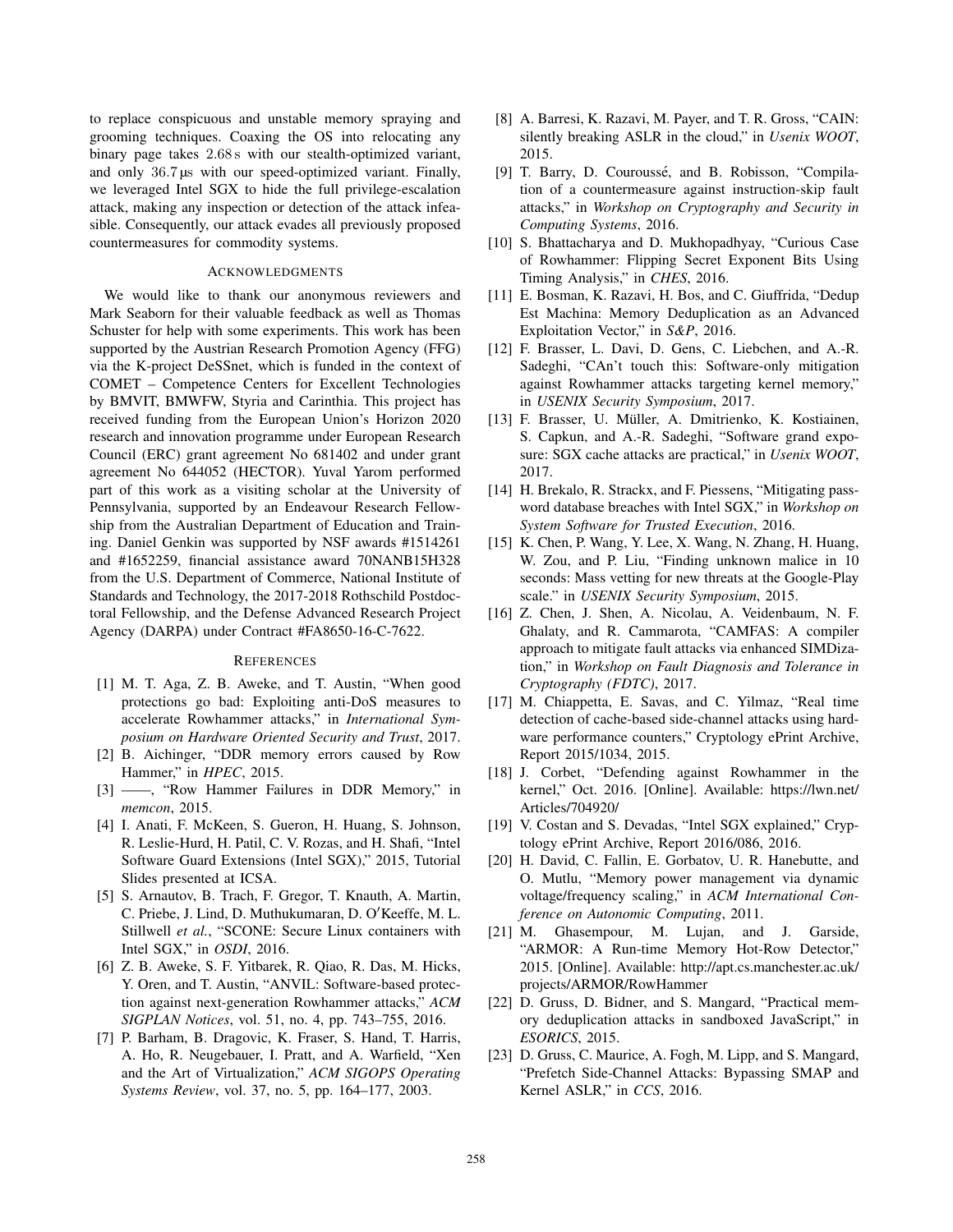- [24] D. Gruss, C. Maurice, and S. Mangard, "Rowhammer.js: A Remote Software-Induced Fault Attack in JavaScript," in *DIMVA*, 2016.
- [25] D. Gruss, C. Maurice, K. Wagner, and S. Mangard, "Flush+Flush: A Fast and Stealthy Cache Attack," in *DIMVA*, 2016.
- [26] S. Gueron, "A memory encryption engine suitable for general purpose processors," Cryptology ePrint Archive, Report 2016/204, 2016.
- [27] I. Habib, "Virtualization with KVM," *Linux J.*, vol. 2008, no. 166, Feb. 2008.
- [28] N. Herath and A. Fogh, "These are Not Your Grand Daddys CPU Performance Counters – CPU Hardware Performance Counters for Security," in *Black Hat Briefings*, 2015.
- [29] R.-F. Huang, H.-Y. Yang, M. C.-T. Chao, and S.-C. Lin, "Alternate hammering test for application-specific DRAMs and an industrial case study," in *Annual Design Automation Conference (DAC)*, 2012.
- [30] IBM, "IBM Chipkill Memory: Advanced ECC Memory for the IBM Netfinity 7000 M10," 2019.
- [31] Intel Corporation, "Intel Software Guard Extensions (Intel SGX)," 2016, retrieved on November 7, 2016. [Online]. Available: https://software.intel.com/en-us/sgx
- [32] ——, "kvm-sgx," 2017. [Online]. Available: https: //github.com/01org/kvm-sgx
- [33] —, "qemu-sgx," 2017. [Online]. Available: https: //github.com/01org/qemu-sgx
- [34] ——, "xen-sgx," 2017. [Online]. Available: https: //github.com/01org/xen-sgx
- [35] G. Irazoqui, T. Eisenbarth, and B. Sunar, "MASCAT: Stopping microarchitectural attacks before execution," Cryptology ePrint Archive, Report 2016/1196, 2017.
- [36] Y. Jang, J. Lee, S. Lee, and T. Kim, "SGX-Bomb: Locking down the processor via Rowhammer attack," in *SysTEX*, 2017.
- [37] Jedec Solid State Technology Association, "Low Power Double Data Rate 4," 2017. [Online]. Available: http: //www.jedec.org/standards-documents/docs/jesd209-4b
- [38] M. Jung, C. C. Rheinländer, C. Weis, and N. Wehn, "Reverse engineering of DRAMs: Row hammer with crosshair," in *International Symposium on Memory Systems*, 2016.
- [39] O. D. Kahn and J. R. Wilcox, "Method for dynamically adjusting a memory page closing policy," Sep. 28 2004, uS Patent 6,799,241.
- [40] N. Karimi, A. K. Kanuparthi, X. Wang, O. Sinanoglu, and R. Karri, "Magic: Malicious aging in circuits/cores," *ACM Transactions on Architecture and Code Optimization (TACO)*, vol. 12, no. 1, 2015.
- [41] D. Kaseridis, J. Stuecheli, and L. K. John, "Minimalist open-page: A DRAM page-mode scheduling policy for the many-core era," in *International Symposium on Microarchitecture (MICRO)*, 2011.
- [42] F. Kerschbaum and A.-R. Sadeghi, "HardIDX: Practical and secure index with SGX," in *Data and Applications*

*Security and Privacy XXXI: 31st Annual IFIP WG 11.3 Conference, DBSec 2017*, vol. 10359, 2017, p. 386.

- [43] D.-H. Kim, P. J. Nair, and M. K. Qureshi, "Architectural support for mitigating row hammering in DRAM memories," *IEEE Computer Architecture Letters*, vol. 14, no. 1, pp. 9–12, 2015.
- [44] Y. Kim, R. Daly, J. Kim, C. Fallin, J. H. Lee, D. Lee, C. Wilkerson, K. Lai, and O. Mutlu, "Flipping bits in memory without accessing them: An experimental study of DRAM disturbance errors," in *ISCA*, 2014.
- [45] Kirill A. Shutemov, "Pagemap: Do Not Leak Physical Addresses to Non-Privileged Userspace," Mar. 2015, retrieved on November 10, 2015. [Online]. Available: https://git.kernel. org/cgit/linux/kernel/git/torvalds/linux.git/commit/?id= ab676b7d6fbf4b294bf198fb27ade5b0e865c7ce
- [46] A. Kurmus, N. Ioannou, N. Papandreou, and T. Parnell, "From random block corruption to privilege escalation: A filesystem attack vector for rowhammer-like attacks," in *Usenix WOOT*, 2017.
- [47] R. Lal and P. M. Pappachan, "An architecture methodology for secure video conferencing," in *IEEE International Conference on Technologies for Homeland Security (HST)*, 2013.
- [48] M. Lanteigne, "How Rowhammer Could Be Used to Exploit Weaknesses in Computer Hardware," Mar. 2016. [Online]. Available: http://thirdio.com/rowhammer.pdf
- [49] S. Lee, M.-W. Shih, P. Gera, T. Kim, H. Kim, and M. Peinado, "Inferring fine-grained control flow inside SGX enclaves with branch shadowing," in *USENIX Security Symposium*, 2017.
- [50] P. J. Meaney, L. A. Lastras-Montano, V. K. Papazova, E. Stephens, J. S. Johnson, L. C. Alves, J. A. O'Connor, and W. J. Clarke, "IBM zEnterprise redundant array of independent memory subsystem," *IBM Journal of Research and Development*, vol. 56, no. 1.2, Jan 2012.
- [51] Microsoft, "Introducing Azure confidential computing," 2017. [Online]. Available: https://azure.microsoft.com/ en-us/blog/introducing-azure-confidential-computing
- [52] ——, "Cache and Memory Manager Improvements," Apr. 2017. [Online]. Available: https://docs.microsoft.com/en-us/windows-server/ administration/performance-tuning/subsystem/cachememory-management/improvements-in-windows-server
- [53] A. Moghimi, G. Irazoqui, and T. Eisenbarth, "CacheZoom: How SGX amplifies the power of cache attacks," in *CHES 2017*, 2017, pp. 69–90.
- [54] O. Mutlu, "The RowHammer problem and other issues we may face as memory becomes denser," in *Design, Automation & Test in Europe Conference & Exhibition (DATE)*, 2017.
- [55] O. Ohrimenko, F. Schuster, C. Fournet, A. Mehta, S. Nowo zin, K. Vaswani, and M. Costa, "Oblivious Multi-Party Machine Learning on Trusted Processors," in *USENIX Security Symposium*, 2016.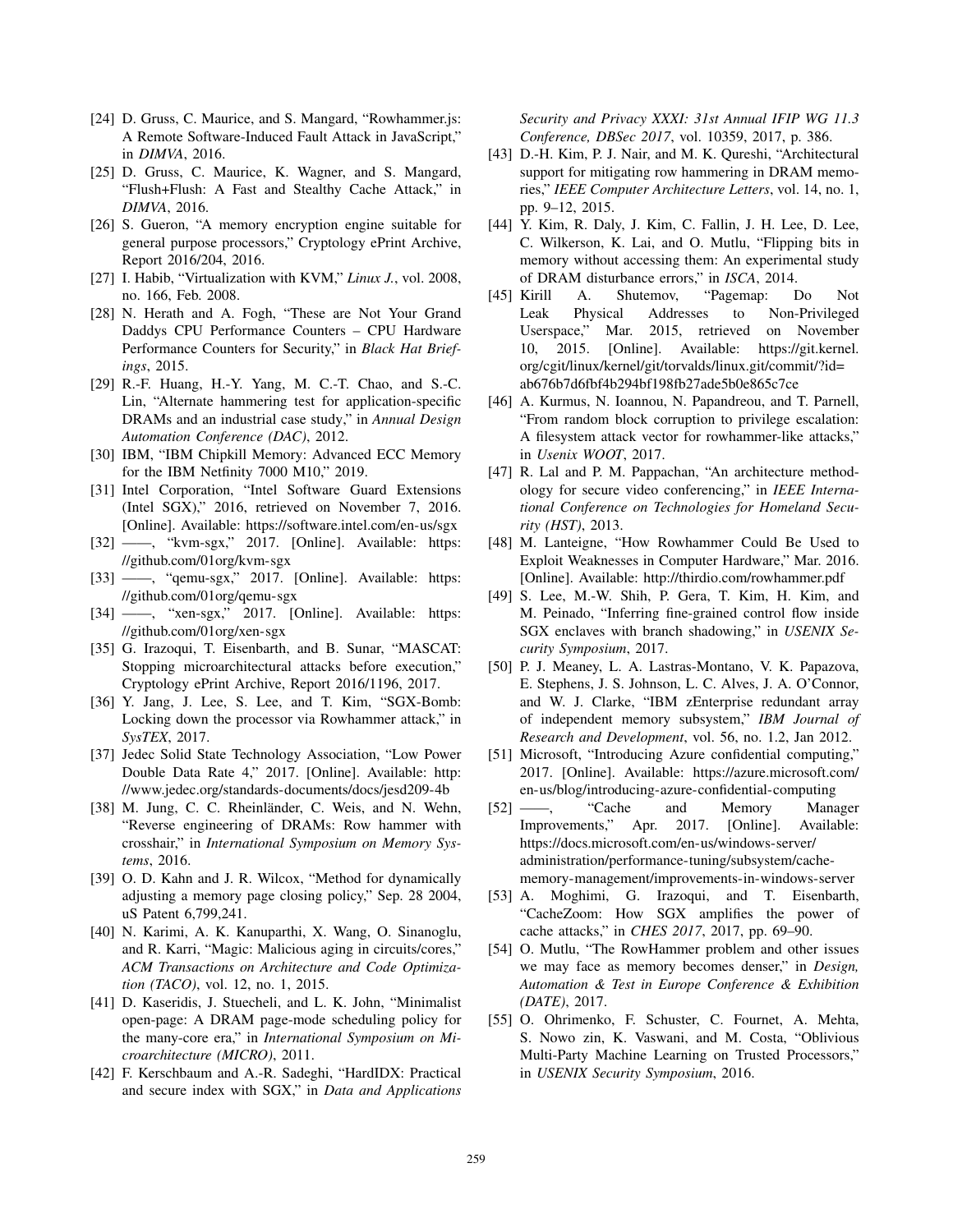- [56] M. Payer, "HexPADS: a platform to detect "stealth" attacks," in *ESSoS*, 2016.
- [57] P. Pessl, D. Gruss, C. Maurice, M. Schwarz, and S. Mangard, "DRAMA: Exploiting DRAM Addressing for Cross-CPU Attacks," in *USENIX Security Symposium*, 2016.
- [58] R. Qiao and M. Seaborn, "A new approach for Rowhammer attacks," in *International Symposium on Hardware Oriented Security and Trust*, 2016.
- [59] K. Razavi, B. Gras, E. Bosman, B. Preneel, C. Giuffrida, and H. Bos, "Flip feng shui: Hammering a needle in the software stack," in *USENIX Security Symposium*, 2016.
- [60] Red Hat, *Red Hat Enterprise Linux 7 Virtualization Tuning and Optimization Guide*, 2017.
- [61] H. G. Rotithor, R. B. Osborne, and N. Aboulenein, "Method and apparatus for out of order memory scheduling," Oct. 24 2006, uS Patent 7,127,574.
- [62] M. Salyzyn, "UPSTREAM: pagemap: do not leak physical addresses to non-privileged userspace," 2015. [Online]. Available: https://android-review.googlesource. com/#/c/kernel/common/+/182766
- [63] F. Schuster, M. Costa, C. Fournet, C. Gkantsidis, M. Peinado, G. Mainar-Ruiz, and M. Russinovich, "VC3: trustworthy data analytics in the cloud using SGX," in *S&P*, 2015.
- [64] M. Schwarz, S. Weiser, D. Gruss, C. Maurice, and S. Mangard, "Malware Guard Extension: Using SGX to Conceal Cache Attacks," in *DIMVA*, 2017.
- [65] M. Seaborn and T. Dullien, "Exploiting the DRAM rowhammer bug to gain kernel privileges," in *Black Hat Briefings*, 2015.
- [66] K. Suzaki, K. Iijima, T. Yagi, and C. Artho, "Memory Deduplication as a Threat to the Guest OS," in *EuroSec*, 2011.
- [67] V. van der Veen, "Drammer: Deterministic rowhammer attacks on mobile platforms," 2016. [Online]. Available: http://vvdveen.com/publications/drammer.slides.pdf
- [68] V. van der Veen, Y. Fratantonio, M. Lindorfer, D. Gruss, C. Maurice, G. Vigna, H. Bos, K. Razavi, and C. Giuffrida, "Drammer: Deterministic Rowhammer attacks on mobile platforms," in *CCS*, 2016.
- [69] W. Wang, G. Chen, X. Pan, Y. Zhang, X. Wang, V. Bindschaedler, H. Tang, and C. A. Gunter, "Leaky cauldron on the dark land: Understanding memory side-channel hazards in SGX," in *CCS*, 2017.
- [70] Y. Xiao, X. Zhang, Y. Zhang, and R. Teodorescu, "One bit flips, one cloud flops: Cross-VM Row Hammer attacks and privilege escalation," in *USENIX Security Symposium*, 2016.
- [71] Y. Xiao, M. Li, S. Chen, and Y. Zhang, "Stacco: Differentially analyzing side-channel traces for detecting SSL/TLS vulnerabilities in secure enclaves," in *CCS*, 2017.
- [72] Y. Xu, W. Cui, and M. Peinado, "Controlled-Channel Attacks: Deterministic Side Channels for Untrusted Operating Systems," in *S&P*, May 2015.
- [73] Y. Yarom and K. Falkner, "Flush+Reload: a High Resolution, Low Noise, L3 Cache Side-Channel Attack," in *USENIX Security Symposium*, 2014.
- [74] K. S. Yim, "The rowhammer attack injection methodology," in *IEEE 35th Symposium on Reliable Distributed Systems (SRDS)*, 2016.
- [75] T. Zhang, Y. Zhang, and R. B. Lee, "Cloudradar: A realtime side-channel attack detection system in clouds," in *RAID*, 2016.

#### APPENDIX

## *A. Bitflips in sudo*

Table IV lists exploitable bitflip offsets that modify opcodes of sudoers.so (Ubuntu 17.04, sudo version 1.8.19p1) yielding a skip of the privilege check and, thus, elevating an unprivileged process to root privileges.

## *B. Computing the Optimal Runtime of our Attack*

The runtime of our attack is computed as

$$
\frac{P \cdot (W + n \cdot 0.05)}{2^{12} \cdot n} + \frac{n \cdot 2^{16}}{F \cdot E} + \frac{120 \cdot P}{2^{30}}
$$

seconds, where  $P$  is the amount of physical memory installed in the system,  $W$  is the amount of time one waylaying relocation takes,  $F$  is the flip rate (i.e., bit flips per second), and  $E$  is the number of exploitable bit offsets within a  $4kB$ page (which depends on the target binary).  $n \in \mathbb{N}$  is the optimization parameter, the number of bit flips to find in the templating phase, influencing the runtime of the templating phase and the waylaying phase. 0.05 seconds is the time the prefetch address-translation oracle consumes for one test. 120 seconds is the amount of time the prefetch side-channel attack consumes to translate a virtual to a physical address per gigabyte ( $2^{30}$  bytes) of system memory. The  $2^{16}$  represent the  $2^{15}$  bit offsets of a 4 kB page ( $2^{12}$  bytes) which can flip in both directions each.

On our test system we have  $P = 12$  gigabytes,  $W = 2.68$ seconds for memory waylaying,  $F = 0.67$ , and  $E = 29$ . With these values we compute the runtime as

$$
\frac{3 \cdot 2^{20} \cdot (2.68 + n \cdot 0.05)}{n} + n \cdot 3373.3 + 24 \,\mathrm{m}
$$

seconds. The minimum of this function is reached at  $n = 50$ .

Figure 5 shows the expected total runtime of the templating phase, and memory waylaying and chasing, depending on which hammering technique is used and how many bit offsets are exploitable.

## *C. Memory Basics, Policies, and their Influence on One-Location Hammering*

DRAM is organized in multiple banks, e.g., for a dualchannel dual-rank configuration 32 banks on DDR3 and 64 banks on DDR4. Each bank consists of an array of rows of 8 kB each. Thus, the number of rows is typically in the range of  $2^{14}$  to  $2^{16}$ . Since the DRAM cells lose their charge over time, the DDR standard defines that every row must be refreshed once per 64 μs. When accessing a memory location,